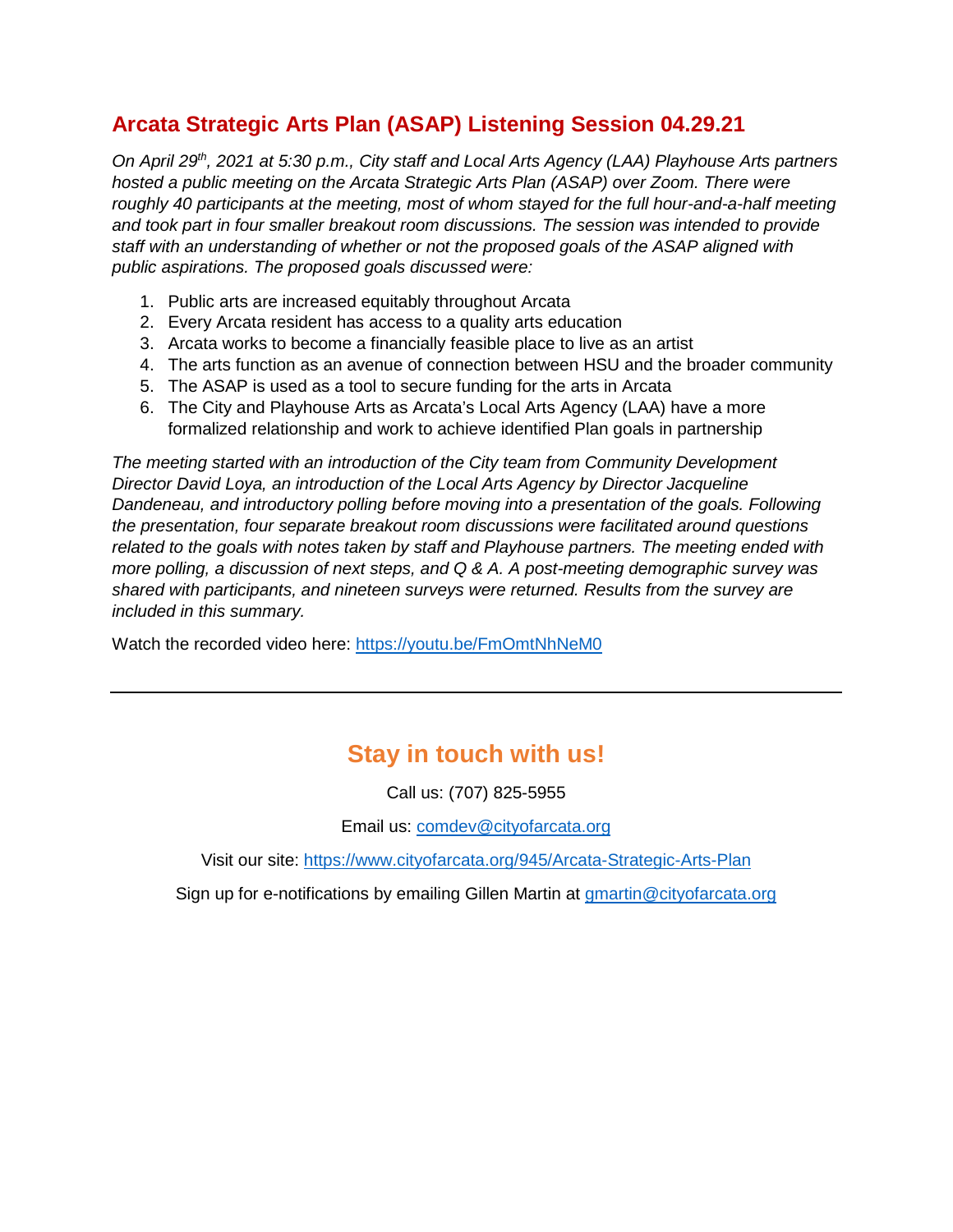#### **Compiled notes from breakout groups**

Questions: *How do these goals rise to meet the challenges that face Arcata in the realm of arts & culture? How would you like to see these goals implemented in practice? Who/what in the community seems to be well-represented in these goals, who/what is missing from these?*

#### **Common themes**

**Accessibility and the arts** – Accessibility to the arts is important to bridging different communities in Arcata. "People with privileged backgrounds have time to make things."

**Additional stakeholders** – Participants noted an interest in seeing broader participation from TK-12 grade youth, HSU students, and BIPOC artists from all age groups.

**Compensation for artists** – The City should pay artists for their work and participation. Increasing opportunities for artists is key to helping them thrive in Arcata.

**Desire for a shared directory/liaison** – It would be beneficial to have a main point-person to act as a community point of connection, and/or an interactive database of projects, resources, and space (studios, performing arts venues, businesses that want to hang art etc.) that people can go to find who has what; this could be maintained by a City or Playhouse staff member who could connect the dots.

**Funding and capacity toward implementation** – Funding is key for the success of this Plan. The City should consider designating 0.5%-1% of Transient Occupancy Tax toward implementing the ASAP. The City should have a designated staff member to act as an arts ambassador to the LAA and other community arts partners. This Plan is thinking long-term, but the needs it describes are current.

**Housing** – Encourage development of affordable artist housing opportunities. Affordable housing = more artists. Some difference of opinions related to subsidized vs. market rate artist's housing. Making Arcata a fiscally feasible place for artists to live is essential for keeping artists in the community. Work exchange programs can also provide artists a way to contribute. Can those moving to Humboldt County from more well-off areas contribute to arts funding/are there creative ways to help minimize gentrification as newcomers arrive? Houseless populations and service providers have not been engaged yet in the ASAP planning process.

**Local Arts Agency** – Playhouse Arts as the City's Local Arts Agency should take on projects, facilitate grant needs, and find partnering organizations for projects. Strategic plan=overarching long-term goals, Local Arts Agency keeps things immediate and efficient. Being a small, rural community is an advantage because our community has shorter lines of communication to decision-makers, which creates more opportunities for collaboration. Playhouse Arts as the Local Arts Agency can also work with more immediacy than the City. Interest an arts council or other body in place or planned (similar to Eureka).

**Opportunity for Humboldt State University (HSU) students** – HSU students are here for limited time. If they do not see opportunities for employment and connection in Humboldt County, then they leave. Opportunities must be visible annually for student retention; many students want to stay and find work in Arcata. Part of this plan could be as retention for students in our community.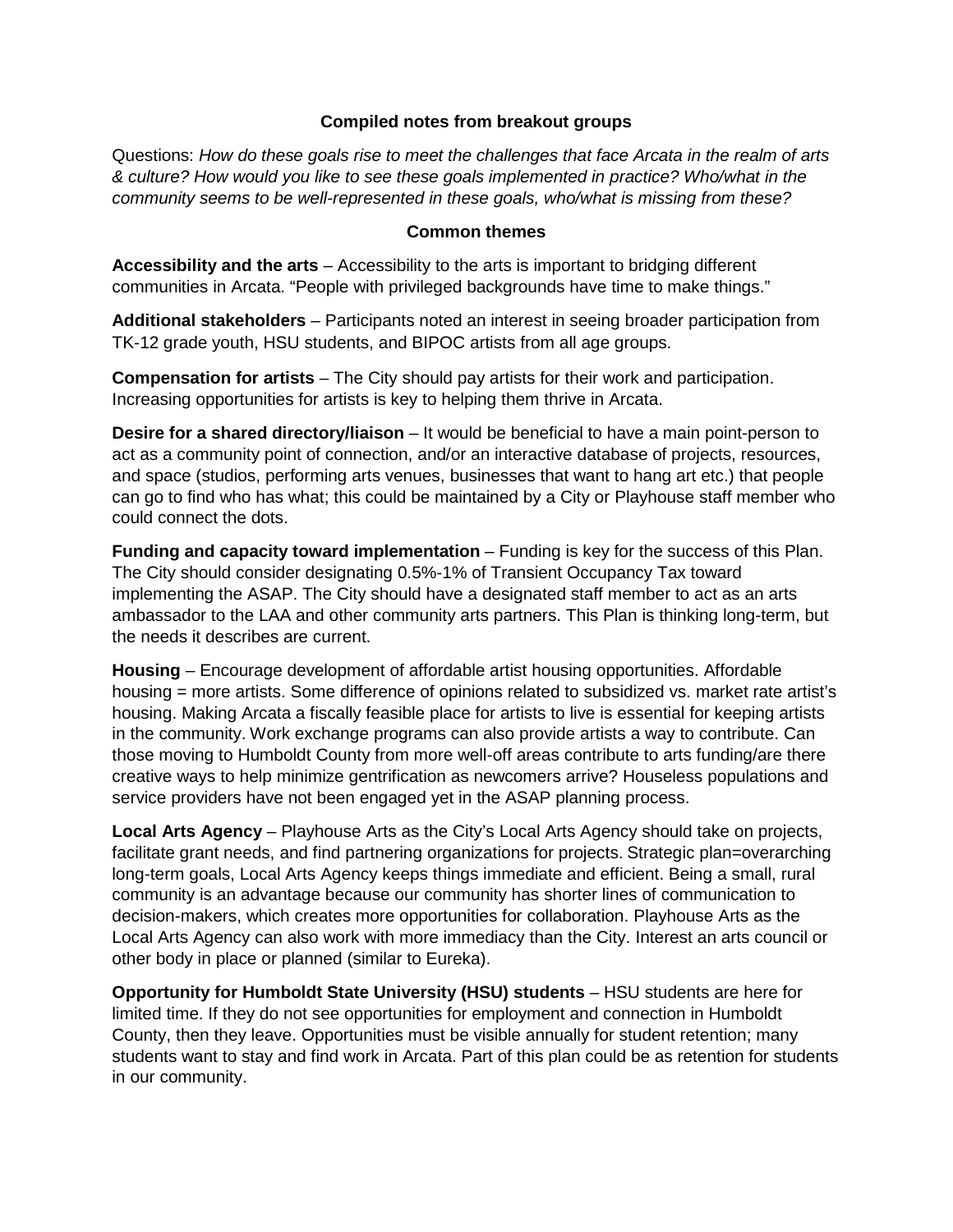**Public art** – Arcata has a lot of public infrastructure with which to create/apply art. Arcata residents need more art in everyday life. Visual arts are well represented in public spaces, but what would community performing arts look like?

**Racial equity** – Black, Indigenous, and People of Color (BIPOC) community members often feel uncomfortable in/have difficulty inhabiting Arcata's public spaces. Emphasis should be placed on developing BIPOC spaces and BIPOC shows ("You cannot create space as a white person for people who aren't white. You have to put BIPOC people in positions of leadership"). Guiding principles for arts curation/administration should be developed through lenses of equity and accessibility; these principles could be used as a guide when putting on events, curating shows, etc.; "equity should inform projects from the onset, not at the end."

**Spatial equity** – Art needs to be spread throughout the community and into new neighborhoods—not only concentrated around the Plaza or the Creamery District. Art can reflect the culture of each neighborhood. There is a huge difference in the amount of arts & culture available on the Plaza vs. in Valley West (even though Arcata is only 5 miles south to north). Bring art into the Valley West/north Arcata community; this would make positive change toward addressing equity with Latinx and student populations. Also, art would improve the experience of those staying in Valley West hotels/motels.

**Supporting Arcata's children** – Some families have more resources available and can afford private art education; the majority cannot. Children, especially those from families with less resources, need something to do during the summers. The City of Arcata already offers a summer Art Camp with 30% scholarships available to enable children from families with limited resources to participate. However, this opportunity for children does not support local private arts businesses.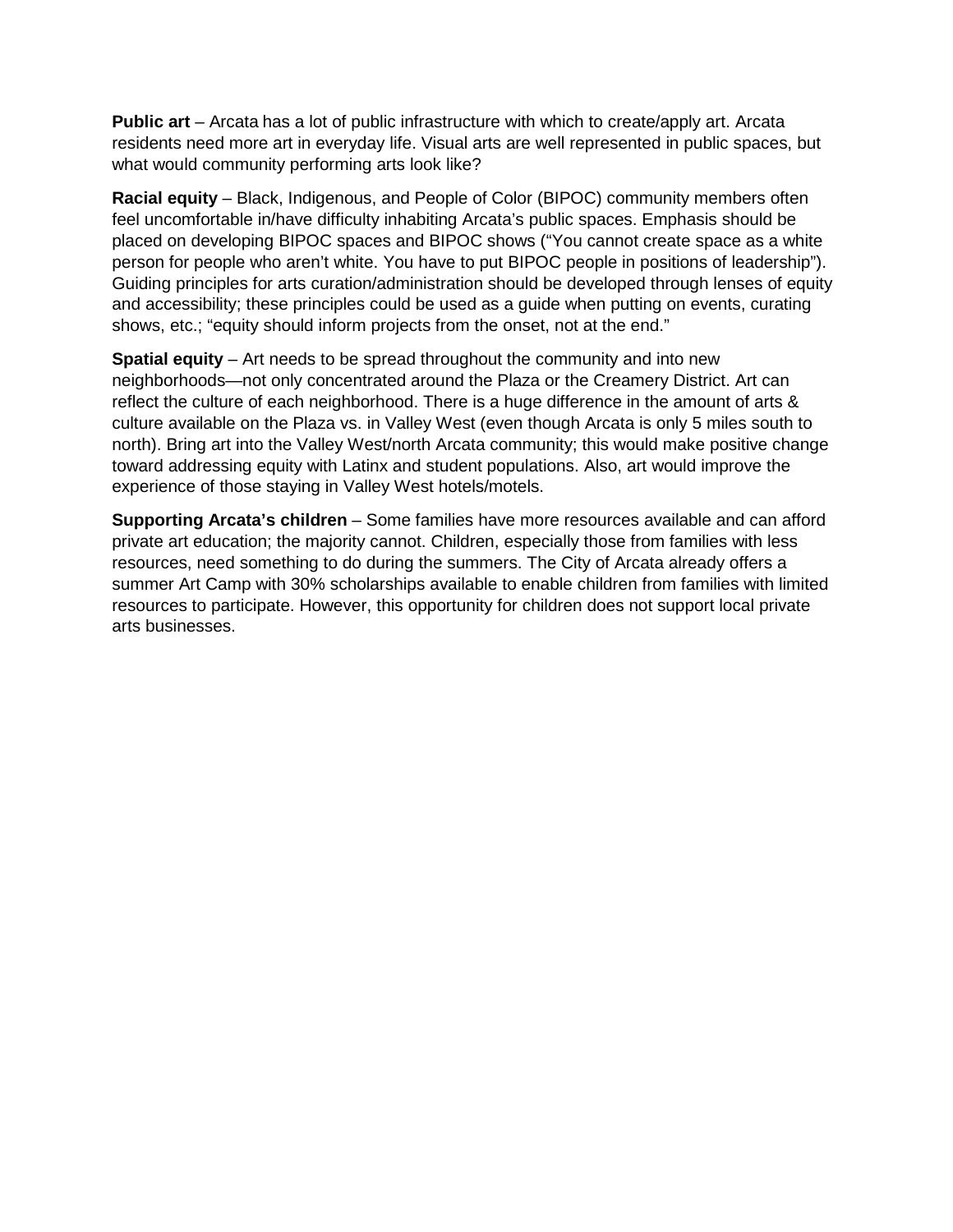# **Agenda Section 1**

**Start: 12:43** 

### Who are you representing today?



# Have you been engaged by City staff in the Arts Planning Process<br>so far?

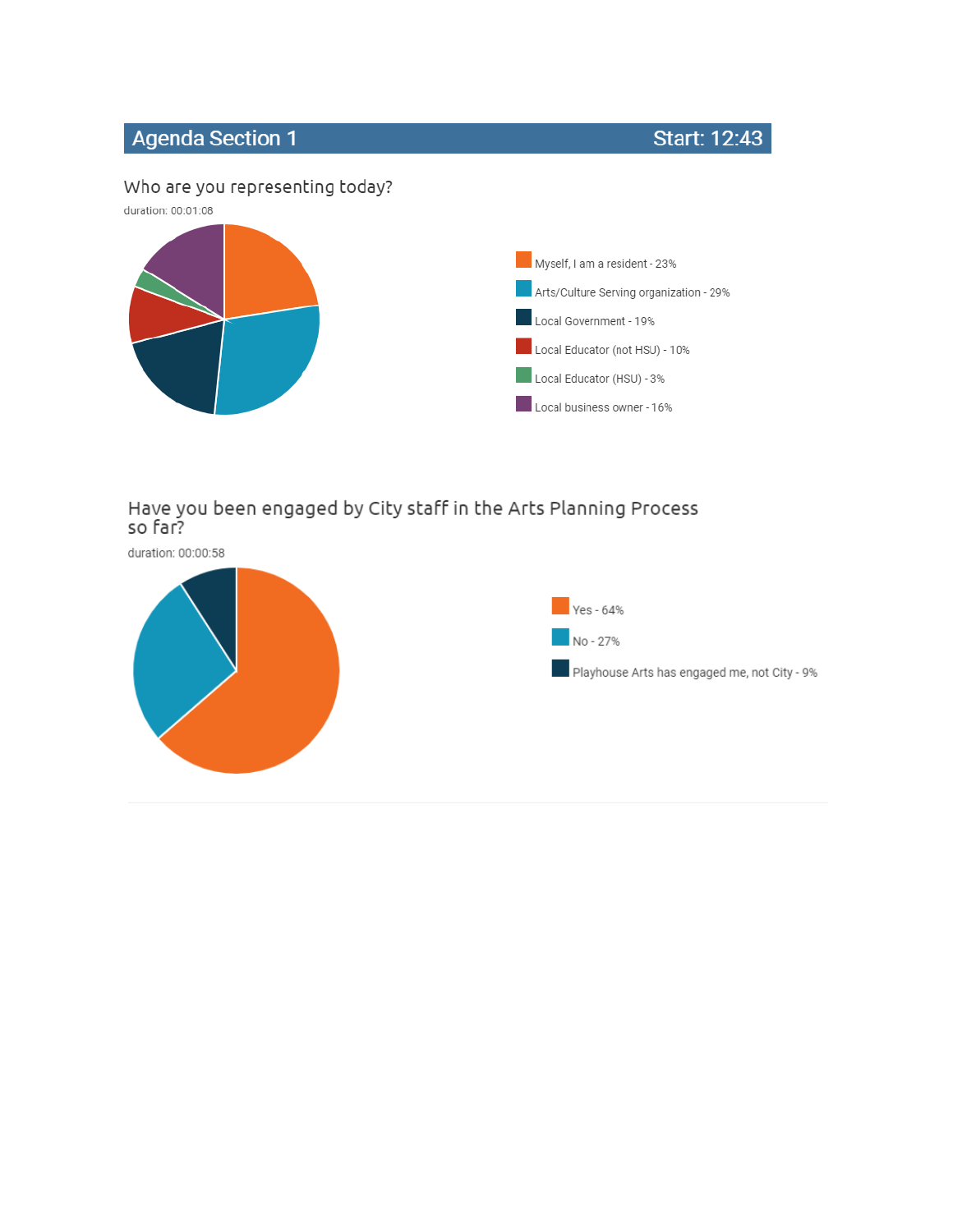# If you make art, what mediums do you work in?

duration: 00:01:57

### Participant Input

- Performance Arts
- Painting and drawing
- Watercolor and music
- · Dance
- · Sculpture, installation
- Music
- Theater/directing/design
- Theater
- · Fiber
- Murals and public art
- Painting, photography, ceramics
- Music
- The future
- Literary and visual arts, literary publishing
- · Dance, theater, performance, installation
- Painting
- Theater/Performance
- Sculptures
- Circus arts, healing arts, performance, community
- Education
- Social practice oil and watercolor painting video poetry performance art
- · Video, poetry
- Parades
- Trends
- Watercolor
- · Painting, watercolor, crayon
- Collage
- · Digital & illustration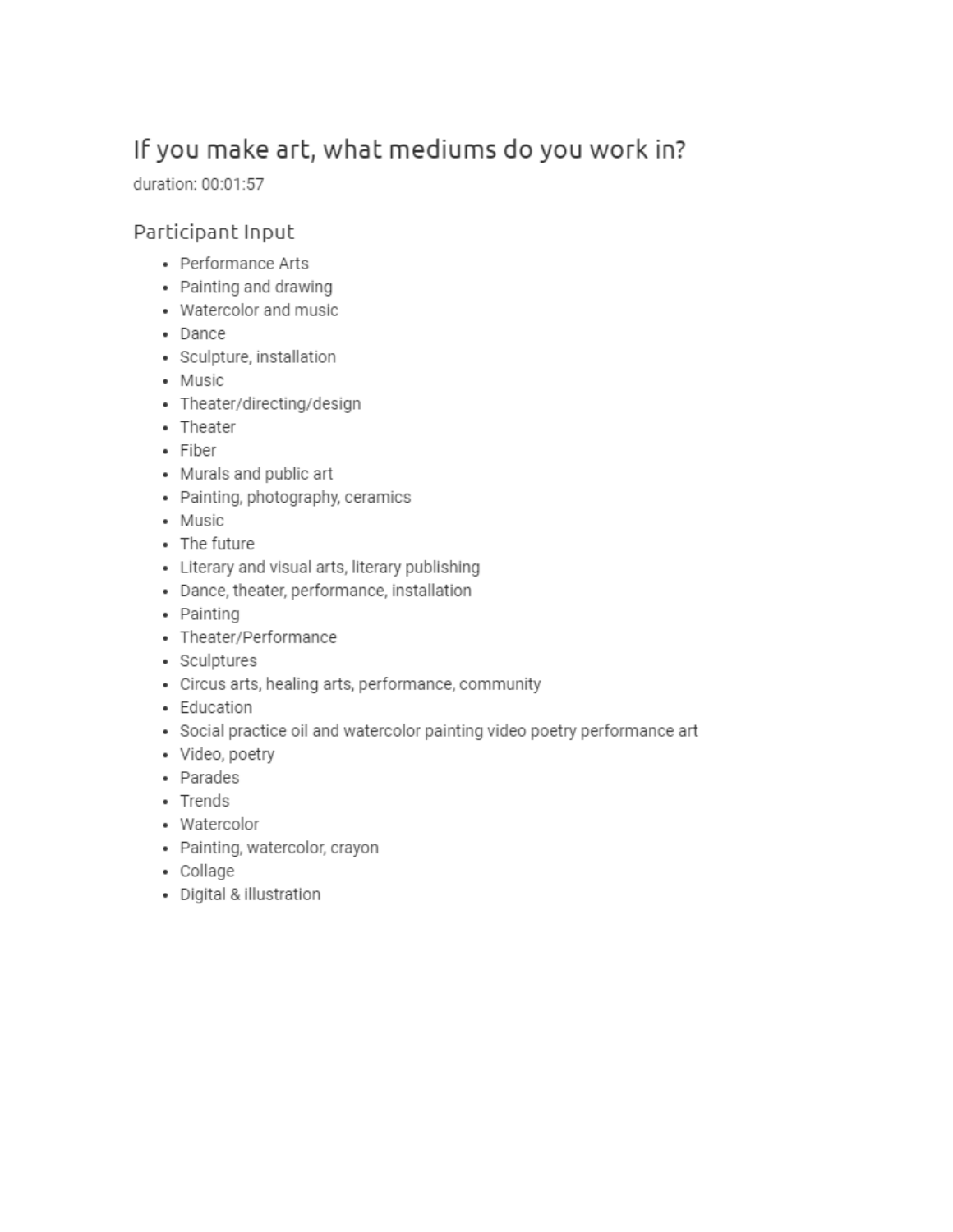- $\tilde{\phantom{a}}$ • Beading/leather
- · Watercolors / multi media
- · Stories
- Dance theater
- · Social practice
- Painting
- Live art
- · Fiber, set painting, lighting deisgn, music design, sign painting

Word Cloud

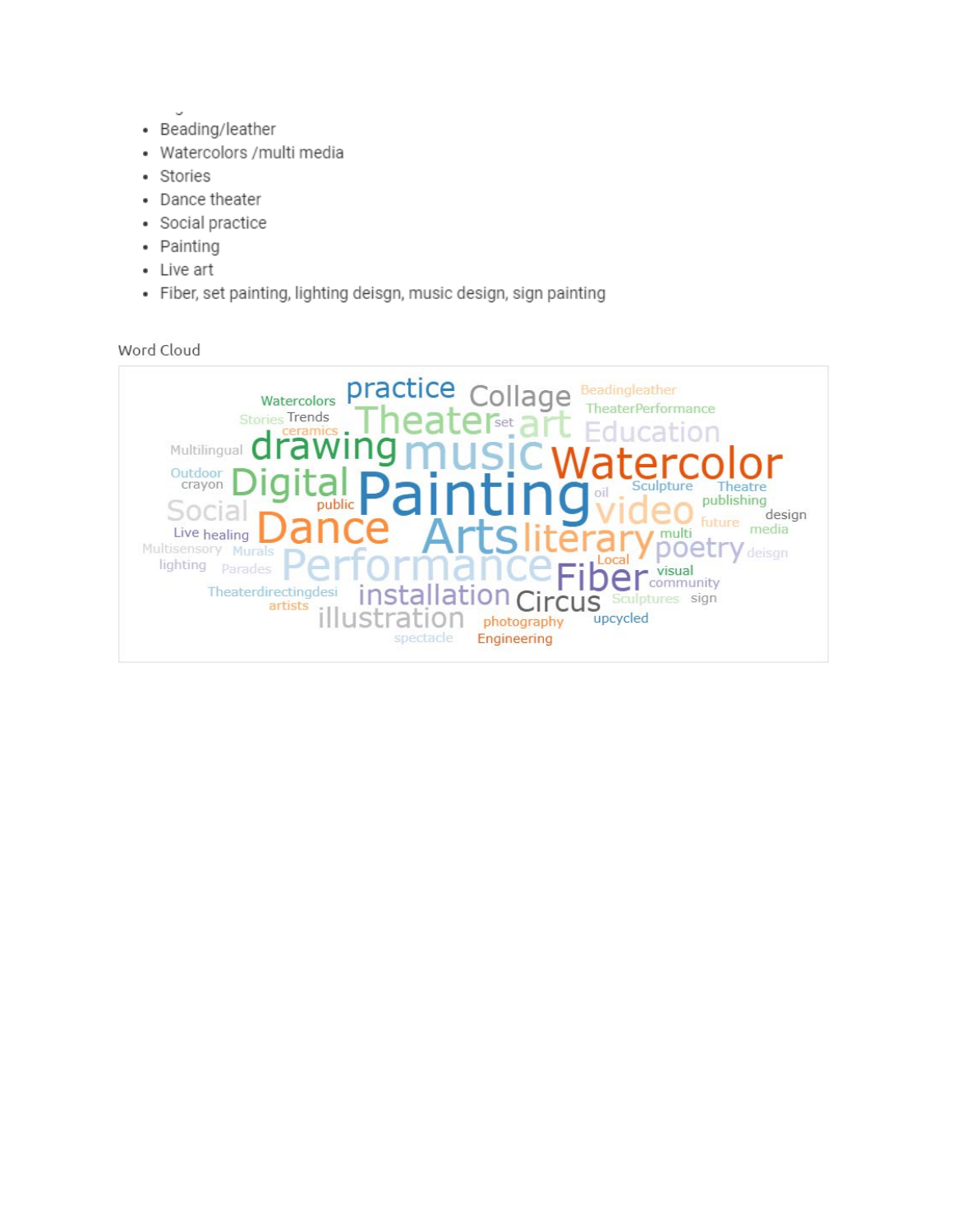## What desired outcome led you to attend this meeting tonight?

duration: 00:48:58

#### Participant Input

- arts funding for artists
- · Information gathering
- How to work together
- Wanting to gain an idea of how I can take advantage of what arcata wants to offer
- Be involved. Connect with other Art people
- Knowledge
- · I would like to be involved
- Curious what your plans are
- My voice be heard; funding and opportunities
- Understand the plan and the city's role moving forward
- · Increased arts scene in Arcata
- Guerilla pop up art
- How to be a part of this community
- · Involvement
- Connecting students with city and other arts projects
- How to support local artists
- help to teach and paint public murals
- Arts incorporated into City planning & design
- To make sure that all parts of Arcata benefit from the Arts
- Seeing the best way forward
- The crucible can be a great modrl
- More public art and funding
- Possible collaborations with Toyon Multilingual Literary Magazine and community arts
- New business owner in arcata... want to support the arts!
- Curious about city support
- Murals
- Support for and partnerships with the arts for local 9-12 grade students
- After school programming
- More public art!!!
- Understand the strategic plan and need participation, sustainable growth, arts as vehicle for growth
- · diversity in decision makers
- Visioning with artist community
- Information gathering
- Bring tourist
- Food and art pairings with csnnabis
- Cannabis tourism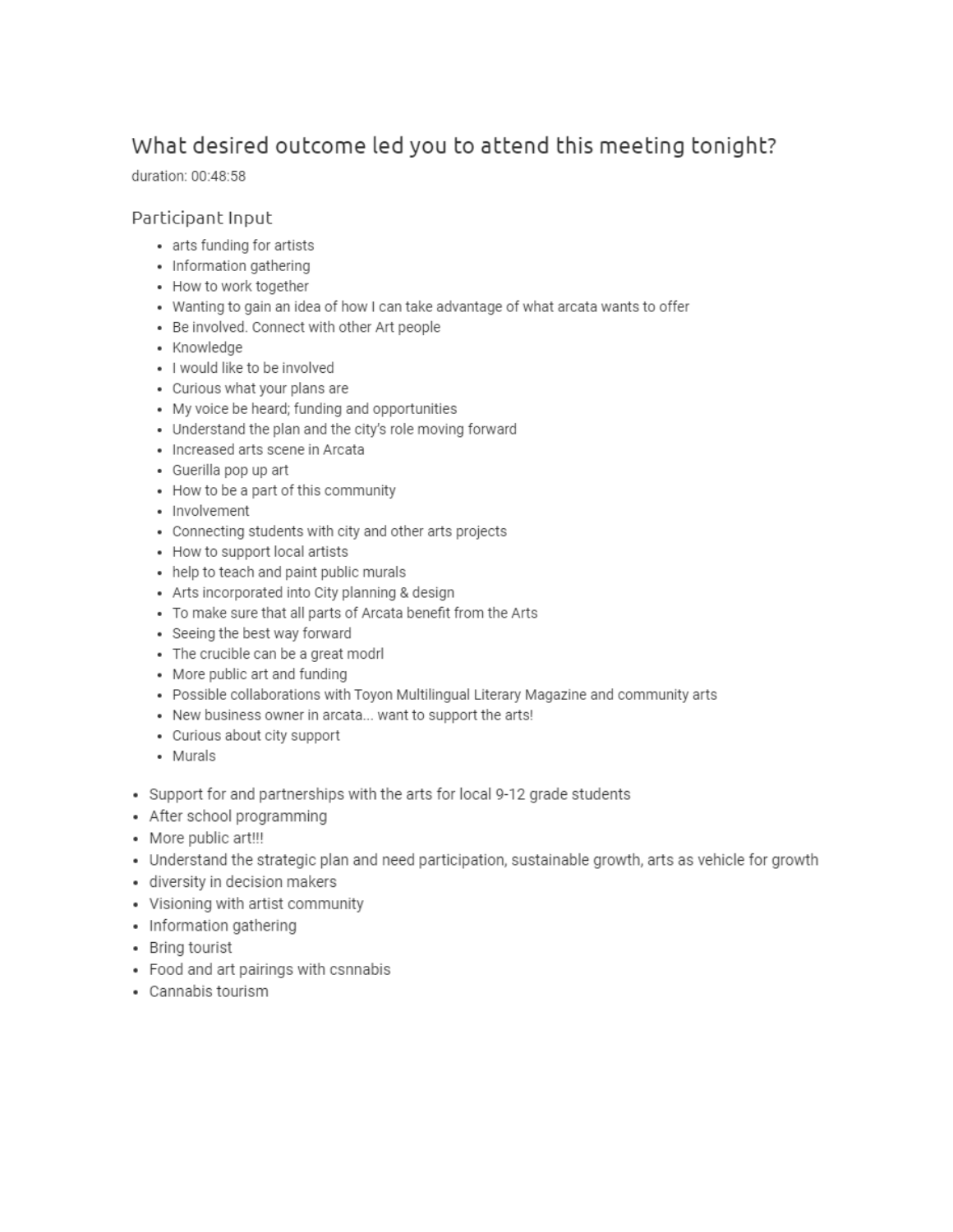#### Word Cloud

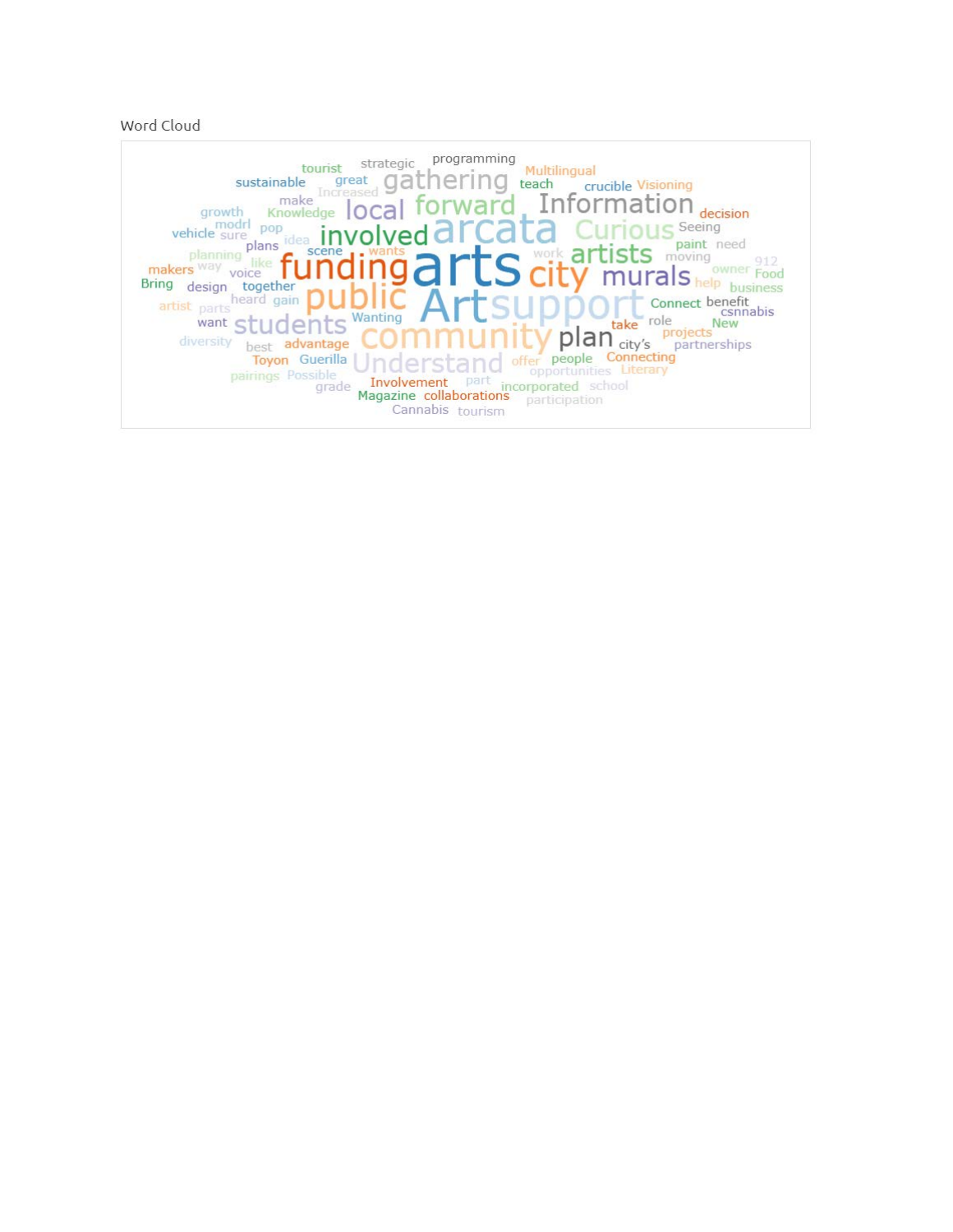### **Section 2**

### Start: 01:36

### What is the #1 outcome that excites you most/ could most benefit you or your organization?

duration: 00:02:14

#### Participant Input

- Free art, funding
- · Increase in human rights awareness
- Work opportunities
- Civic collaboration with LLAs and other cities/county government
- teach new artists
- Accessible art for the community
- · Students connecting
- More collaborations
- Public art in the areas around HSU and in valley west
- Increased funding for artists
- Equity/ Tourism and connecting HSU
- Equity in the Arcata community arts
- · Education
- · Listening
- streamlining relationship between city and arts
- Grants liaison
- Humboldt on the map continued innovators
- Covering up massive amounts of ugly fencing at my business with art
- · Janette's goal!
- Mire collaboration
- Art education/teaching
- Goal number 2
- Creating connections
- Community coming together
- Funding and employment opportunities for artists
- Arts valued and prioritized in our community
- Connections between organizations
- Increasing affordable housing, would help more than just artists
- More art education jobs  $\omega$  . The map  $\omega$  $\sim$   $\sim$   $\sim$   $\sim$   $\sim$   $\sim$
- More art education jobs
- · Solidify sustainable funding opportunities
- · Funding
- Additional funding for individuals and organizations
- Guerilla pop up art
- · Scholarships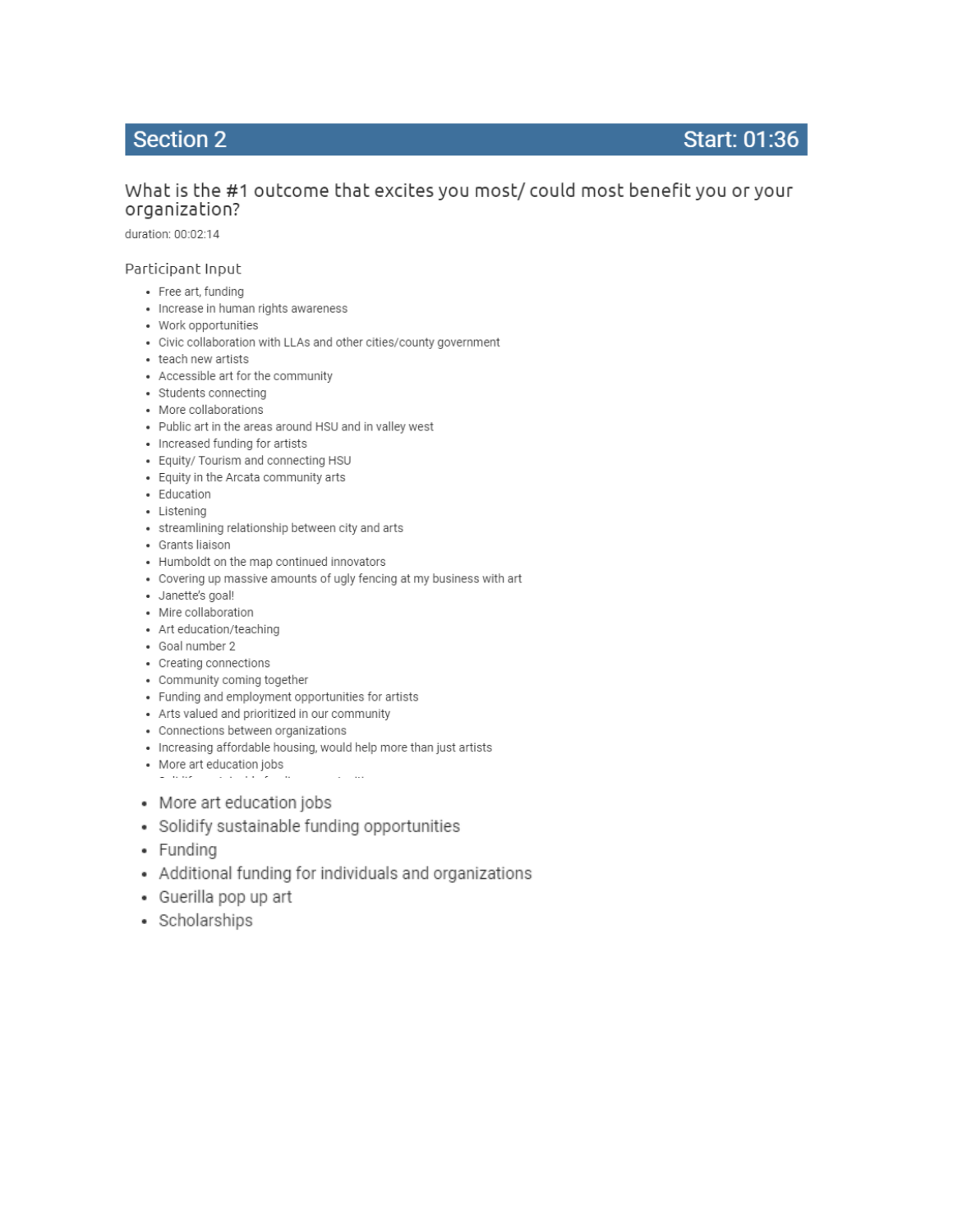Word Cloud



Do you agree the identified goals will be a good start for the first Plan term (3 yrs)?



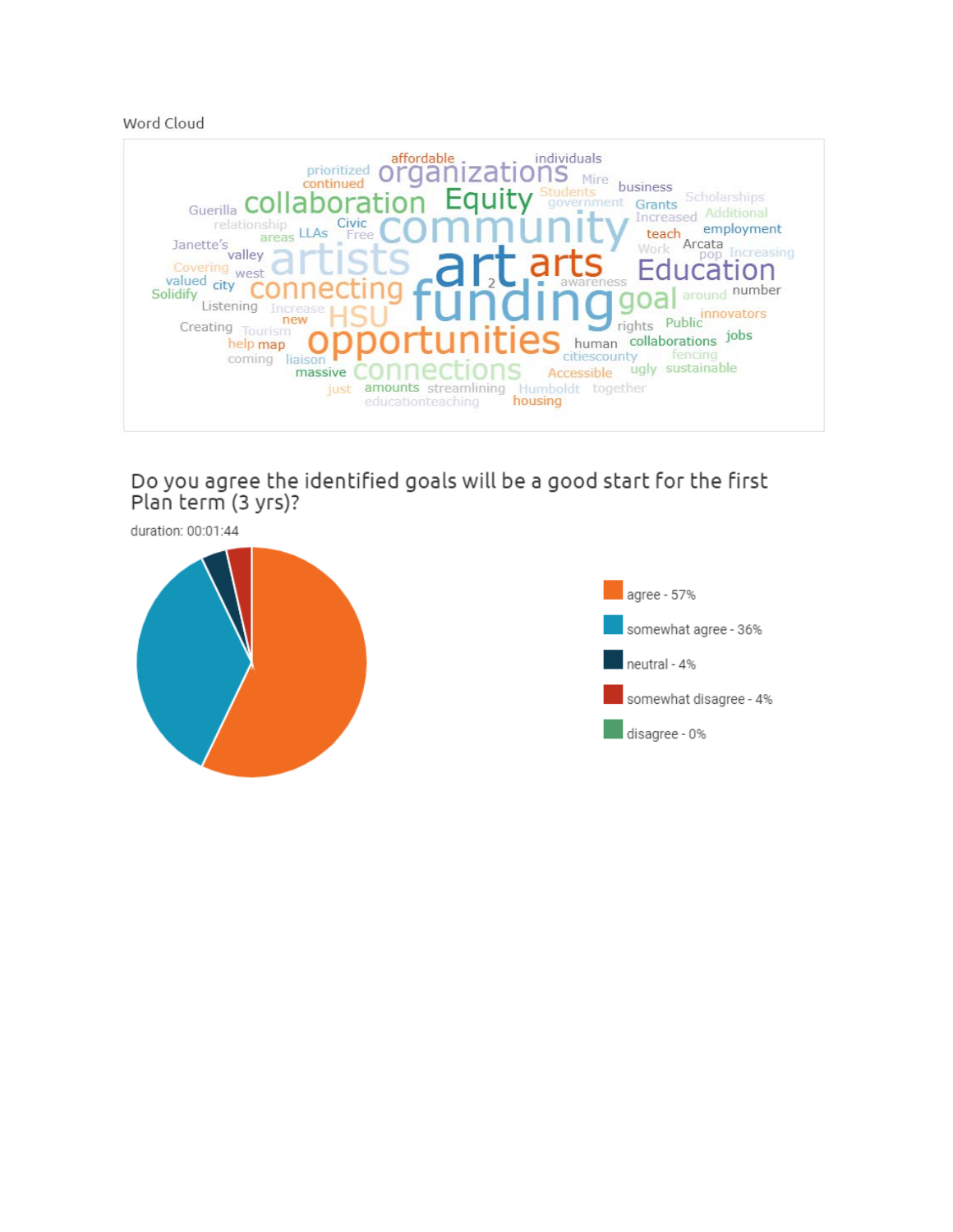From David Loya - Arcata to Everyone: 05:22 PM Not sure if you folks in the waiting room can see this, but we'll be right with you From David Loya - Arcata to Everyone: 05:30 PM sunshine! From Delo Freitas-City of Arcata (she/her) to Everyone: 05:30 PM this meeting! From Sondra Schwetman to Everyone: 05:30 PM Helped students weld From Joe Mateer - City of Arcata to Everyone: 05:30 PM found a banjo fret From Jackie Dandeneau she/her/hers to Everyone: 05:30 PM A good sandwhich From Ken Hamik to Everyone: 05:31 PM Great turnout. Love the room. From Cherie Newell to Everyone: 05:31 PM A walk by the ocean! From Cora Dandeneau (She/Her) to Everyone: 05:31 PM This is my first ever Zoom. From Cati Gallardo - City of Arcata - she/her to Everyone: 05:31 PM My irises started blooming! From Guzman, Susana to Everyone: 05:31 PM Toyon Multilingual Journal, HSU's student-run lit mag, hosted an absolutely wonderful virtual release today for their 67th issue. That was the highlight of my day. From Maya Makino to Everyone: 05:32 PM I just got my passing EdTPA scored 10 minutes ago!! From David Loya - Arcata to Everyone: 05:32 PM whoo hoo!! From Maya Makino to Everyone: 05:32 PM Thanks!!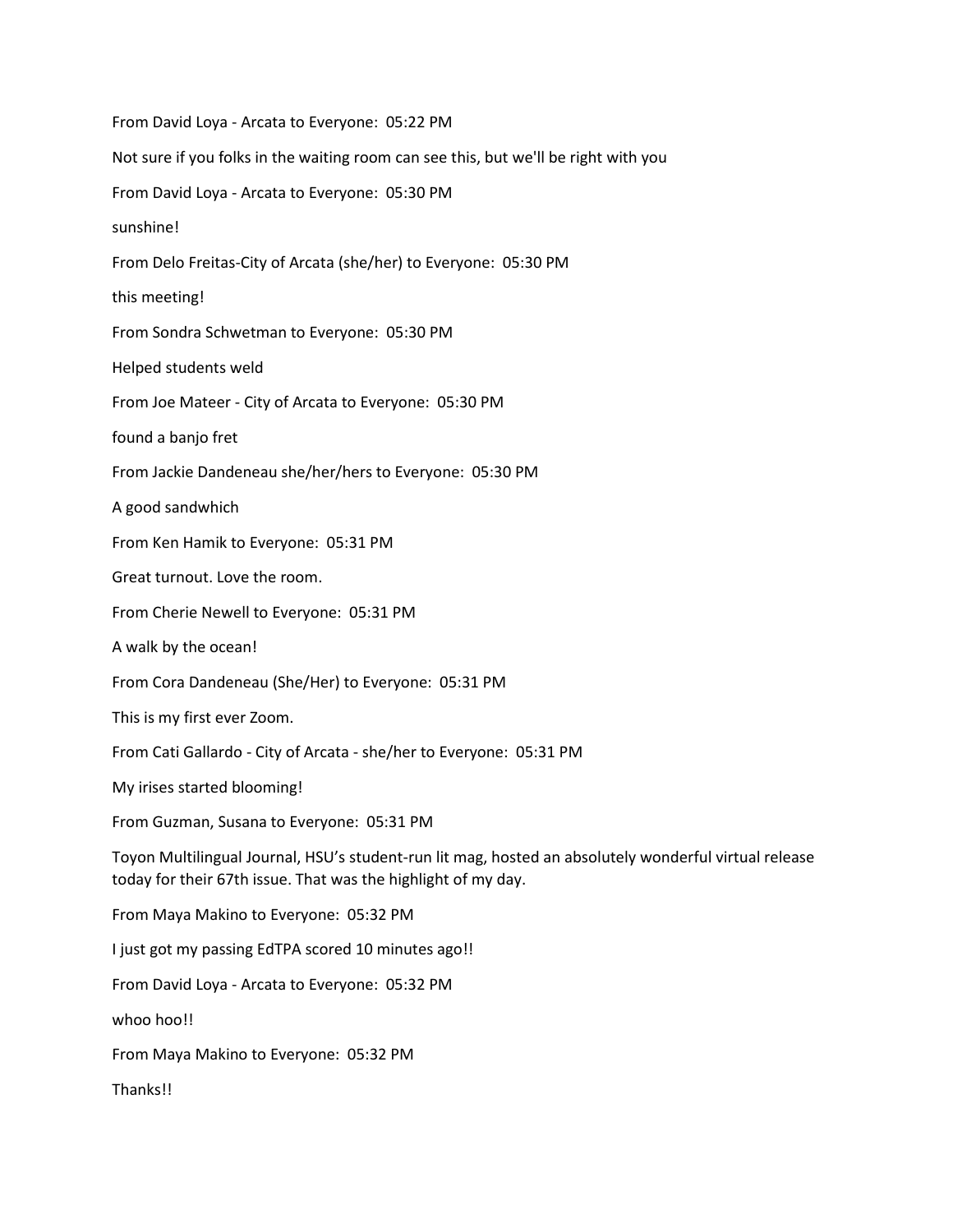From Melanie Schauwecker to Everyone: 05:37 PM Thank you Laura! From Cati Gallardo - City of Arcata - she/her to Everyone: 05:37 PM Thank you Laura! From Ken Hamik to Everyone: 05:38 PM TY, Laura! From Zane Beee to Everyone: 05:40 PM it dosent look like the meeting is being recorded. From Ken Hamik to Everyone: 05:40 PM Dave, you are surrounded by some powerful and upcoming leaders who are mostly women! From Jennifer Dart-Arcata to Everyone: 05:40 PM Thank you Zane! From Julie Fulkerson to Everyone: 05:41 PM Jackie, you are the best! From Daphne Osell (she/hers) to Everyone: 05:42 PM Jackie, that was the best thing that's ever happened on a zoom meeting in my experience! From David Loya - Arcata to Everyone: 05:42 PM @Ken, right?! Amazing team here! From Ken Hamik to Everyone: 05:43 PM Always listen to Libby From Daphne Osell (she/hers) to Everyone: 05:49 PM I I'm confused! From David Loya - Arcata to Everyone: 05:49 PM sift.ly K%DZ K5DZ From David Loya - Arcata to Me: (Privately) 05:51 PM zoom in on the graphic please From kimberley White to Everyone: 05:52 PM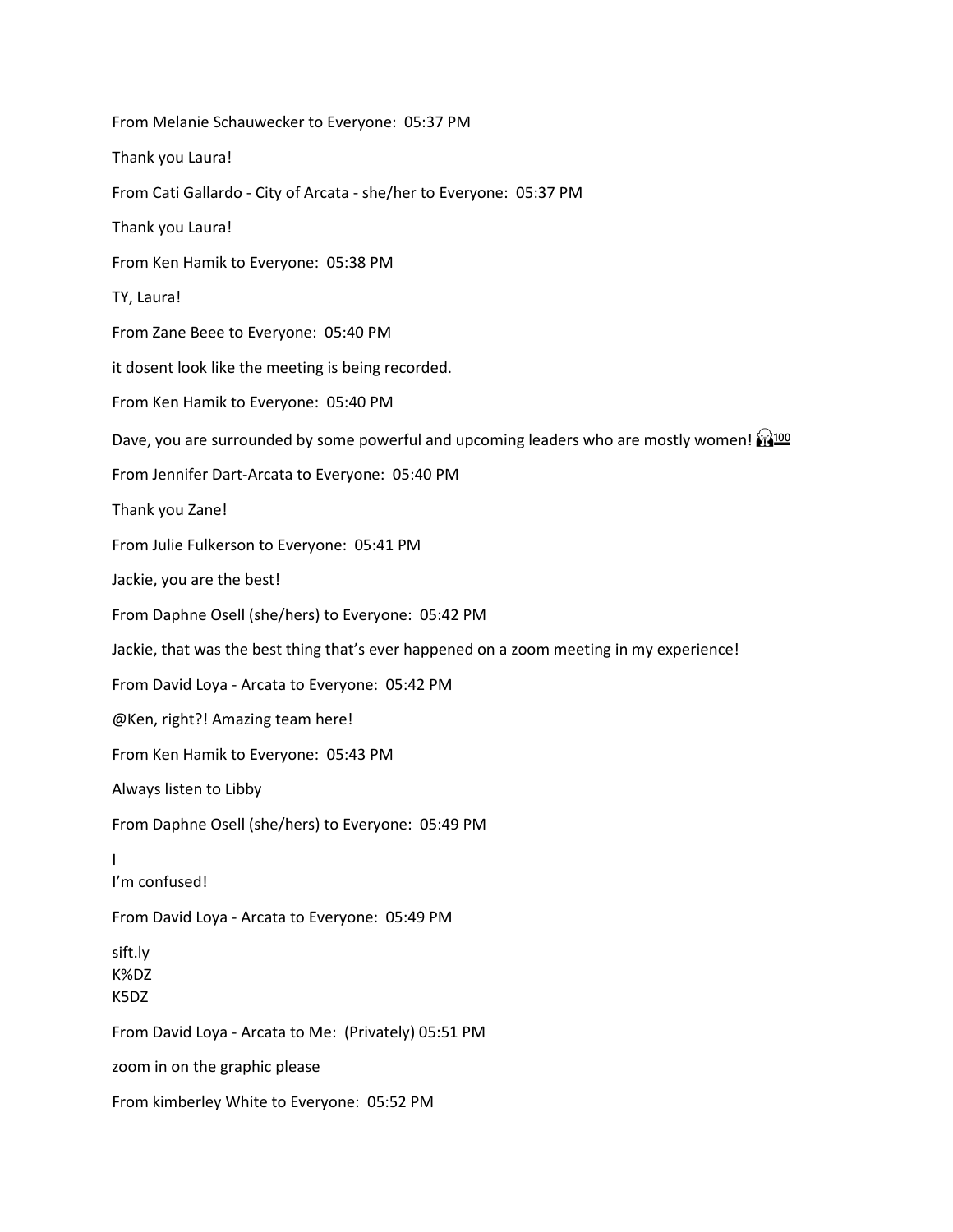can you enlarge the results? From James Woglom to Everyone: 06:22 PM jw2311@humboldt.edu From Maya Makino to Everyone: 06:26 PM Very into the idea of more public art around the HSU-Arcata merging area. From James Woglom to Everyone: 06:27 PM y'all worked so hard on it It was really thoughtfully done From Maxwell Hawk to Everyone: 06:28 PM definitely busy at the Playhouse! From kimberley White to Everyone: 06:29 PM I love the idea of the bulletin board on city website (should not cost much) and can be a great resource. From crystal henson to Everyone: 06:30 PM Love the idea of an intermediary or connector... does the arcata chamber have an " arts" rep? The chamber is usually the "economic engine" of a community and should have that capacity From crystal henson to Everyone: 06:37 PM Similar program to trilliums "artist laureate" : [https://www.culvercity.org/Explore/Arts-Culture/Artist-](https://www.culvercity.org/Explore/Arts-Culture/Artist-Laureate)[Laureate](https://www.culvercity.org/Explore/Arts-Culture/Artist-Laureate) love to see art to represent the local tribes parks and recreation-=partner with redwood parks to From David Loya - Arcata to Everyone: 05:22 PM Not sure if you folks in the waiting room can see this, but we'll be right with you From David Loya - Arcata to Everyone: 05:30 PM sunshine! From Delo Freitas-City of Arcata (she/her) to Everyone: 05:30 PM this meeting! From Sondra Schwetman to Everyone: 05:30 PM Helped students weld From Joe Mateer - City of Arcata to Everyone: 05:30 PM found a banjo fret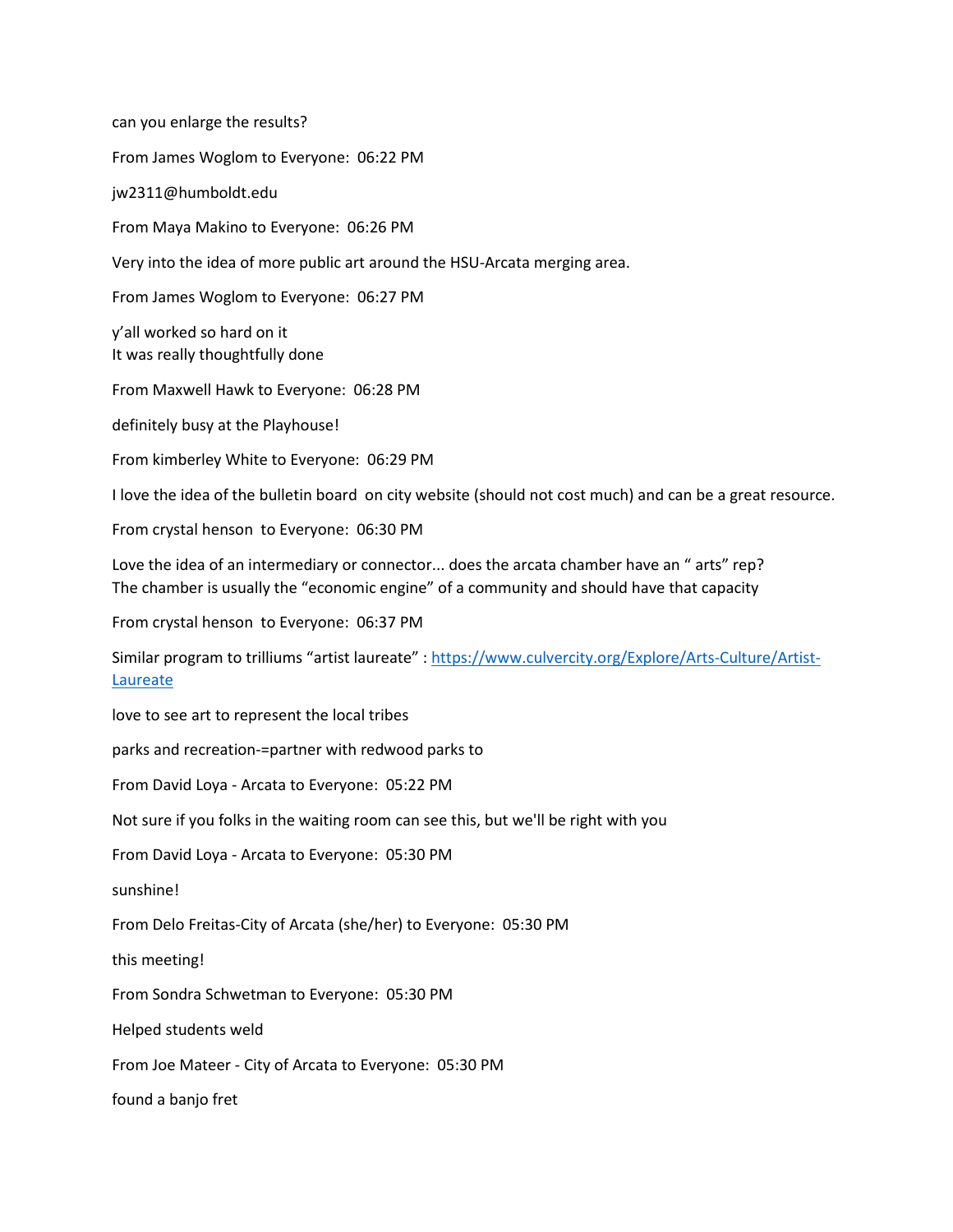From Jackie Dandeneau she/her/hers to Everyone: 05:30 PM A good sandwhich From Ken Hamik to Everyone: 05:31 PM Great turnout. Love the room. From Cherie Newell to Everyone: 05:31 PM A walk by the ocean! From Cora Dandeneau (She/Her) to Everyone: 05:31 PM This is my first ever Zoom. From Cati Gallardo - City of Arcata - she/her to Everyone: 05:31 PM My irises started blooming! From Guzman, Susana to Everyone: 05:31 PM Toyon Multilingual Journal, HSU's student-run lit mag, hosted an absolutely wonderful virtual release today for their 67th issue. That was the highlight of my day. From Maya Makino to Everyone: 05:32 PM I just got my passing EdTPA scored 10 minutes ago!! From David Loya - Arcata to Everyone: 05:32 PM whoo hoo!! From Maya Makino to Everyone: 05:32 PM Thanks!! From Melanie Schauwecker to Everyone: 05:37 PM Thank you Laura! From Cati Gallardo - City of Arcata - she/her to Everyone: 05:37 PM Thank you Laura! From Ken Hamik to Everyone: 05:38 PM TY, Laura! From Zane Beee to Everyone: 05:40 PM it dosent look like the meeting is being recorded. From Ken Hamik to Everyone: 05:40 PM Dave, you are surrounded by some powerful and upcoming leaders who are mostly women!  $\frac{1}{24}$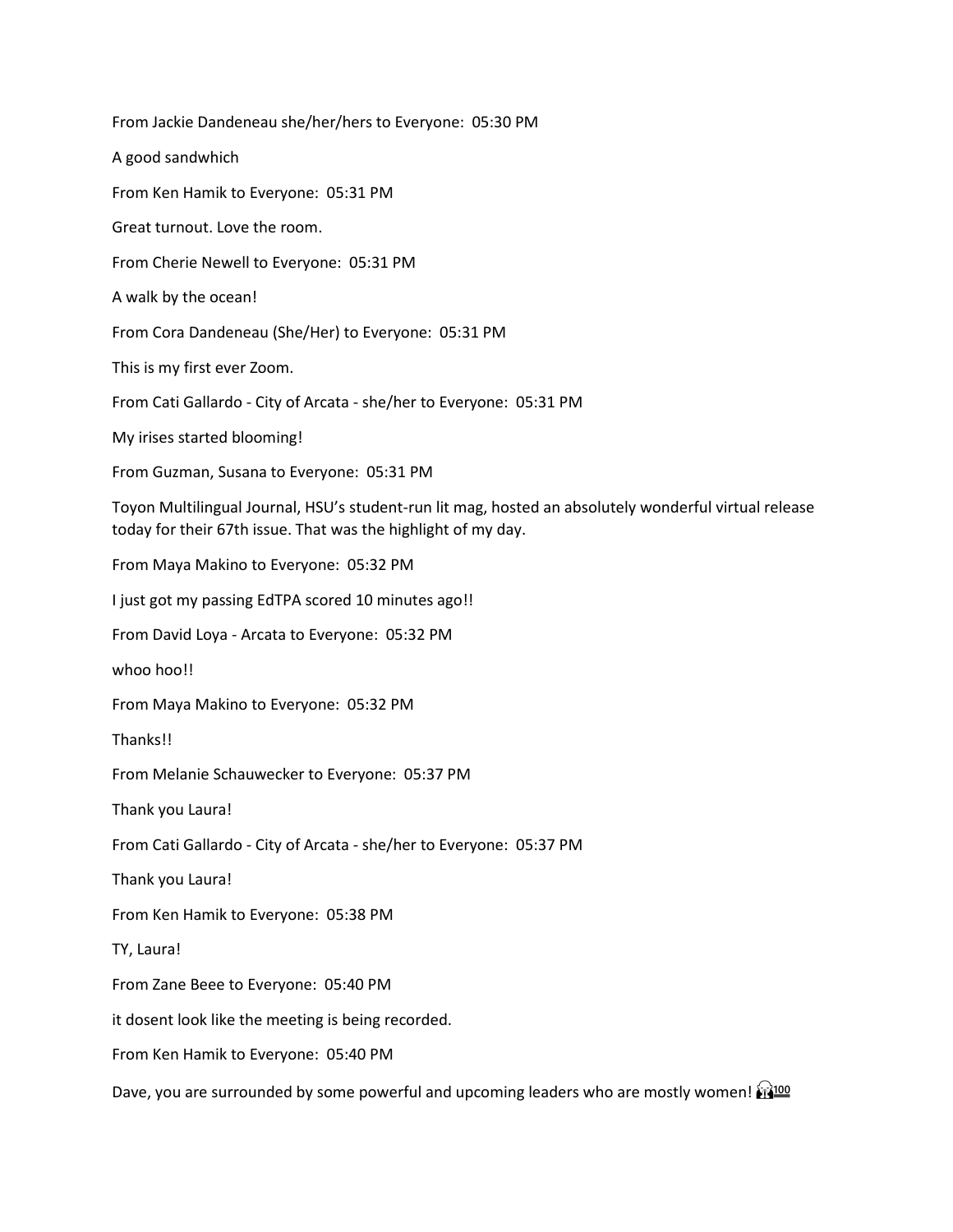From Jennifer Dart-Arcata to Everyone: 05:40 PM Thank you Zane! From Julie Fulkerson to Everyone: 05:41 PM Jackie, you are the best! From Daphne Osell (she/hers) to Everyone: 05:42 PM Jackie, that was the best thing that's ever happened on a zoom meeting in my experience! From David Loya - Arcata to Everyone: 05:42 PM @Ken, right?! Amazing team here! From Ken Hamik to Everyone: 05:43 PM Always listen to Libby From Daphne Osell (she/hers) to Everyone: 05:49 PM I I'm confused! From David Loya - Arcata to Everyone: 05:49 PM sift.ly K%DZ K5DZ From David Loya - Arcata to Me: (Privately) 05:51 PM zoom in on the graphic please From kimberley White to Everyone: 05:52 PM can you enlarge the results? From James Woglom to Everyone: 06:22 PM jw2311@humboldt.edu From Maya Makino to Everyone: 06:26 PM Very into the idea of more public art around the HSU-Arcata merging area. From James Woglom to Everyone: 06:27 PM y'all worked so hard on it It was really thoughtfully done From Maxwell Hawk to Everyone: 06:28 PM definitely busy at the Playhouse!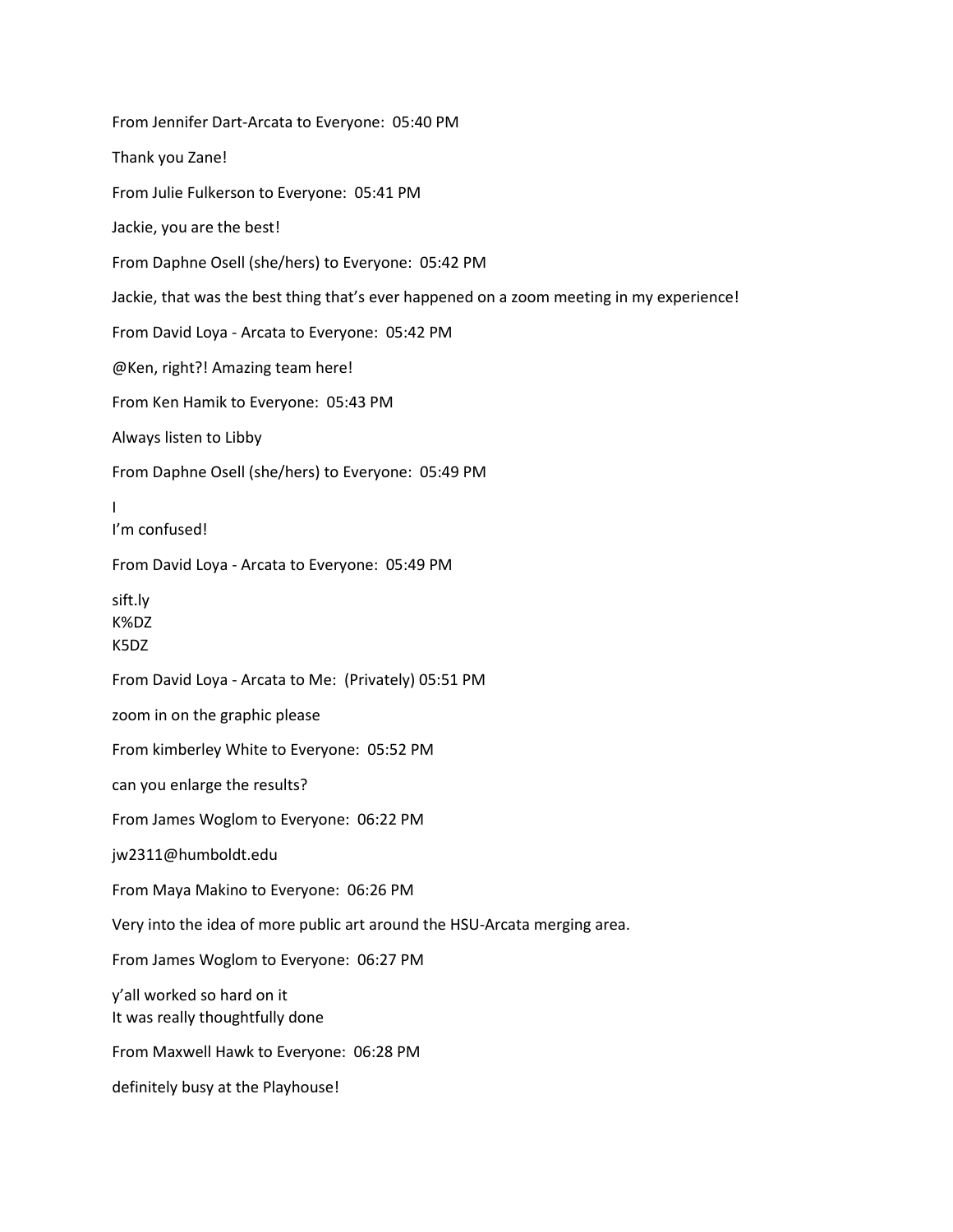From kimberley White to Everyone: 06:29 PM

I love the idea of the bulletin board on city website (should not cost much) and can be a great resource.

From crystal henson to Everyone: 06:30 PM

Love the idea of an intermediary or connector... does the arcata chamber have an " arts" rep? The chamber is usually the "economic engine" of a community and should have that capacity

From crystal henson to Everyone: 06:37 PM

Similar program to trilliums "artist laureate" : https://www.culvercity.org/Explore/Arts-Culture/Artist-Laureate

From kimberley White to Everyone: 06:40 PM

love to see art to represent the local tribes

From Gillen Martin she/hers to Everyone: 06:44 PM

Professor Woglom I <3 your background

From James Woglom to Everyone: 06:44 PM

Love some muppets

From Nanette **ZZZZ ZZ** Kelley to Everyone: 06:45 PM

Original working title for the Muppet Show was Sex & Violence

From Gillen Martin she/hers to Everyone: 06:46 PM

gmartin@cityofarcata.org

:)

From Nanette **ZZZZ AZ** Kelley to Everyone: 06:46 PM

Yes,

From Zane Beee to Everyone: 06:46 PM

…just like the original working title for war and peace war, what is it good for

From Gillen Martin she/hers to Everyone: 06:47 PM

https://docs.google.com/forms/d/11HLaNz3ixd6eMxrFEGEAu9Yb4mDLr2Drs\_86Tv\_9zG8/edit gmartin@cityofarcata.org

From Melanie Zapper (She/Her/Hers) to Everyone: 06:47 PM

I need permission for the form.

From Maya Makino to Everyone: 06:47 PM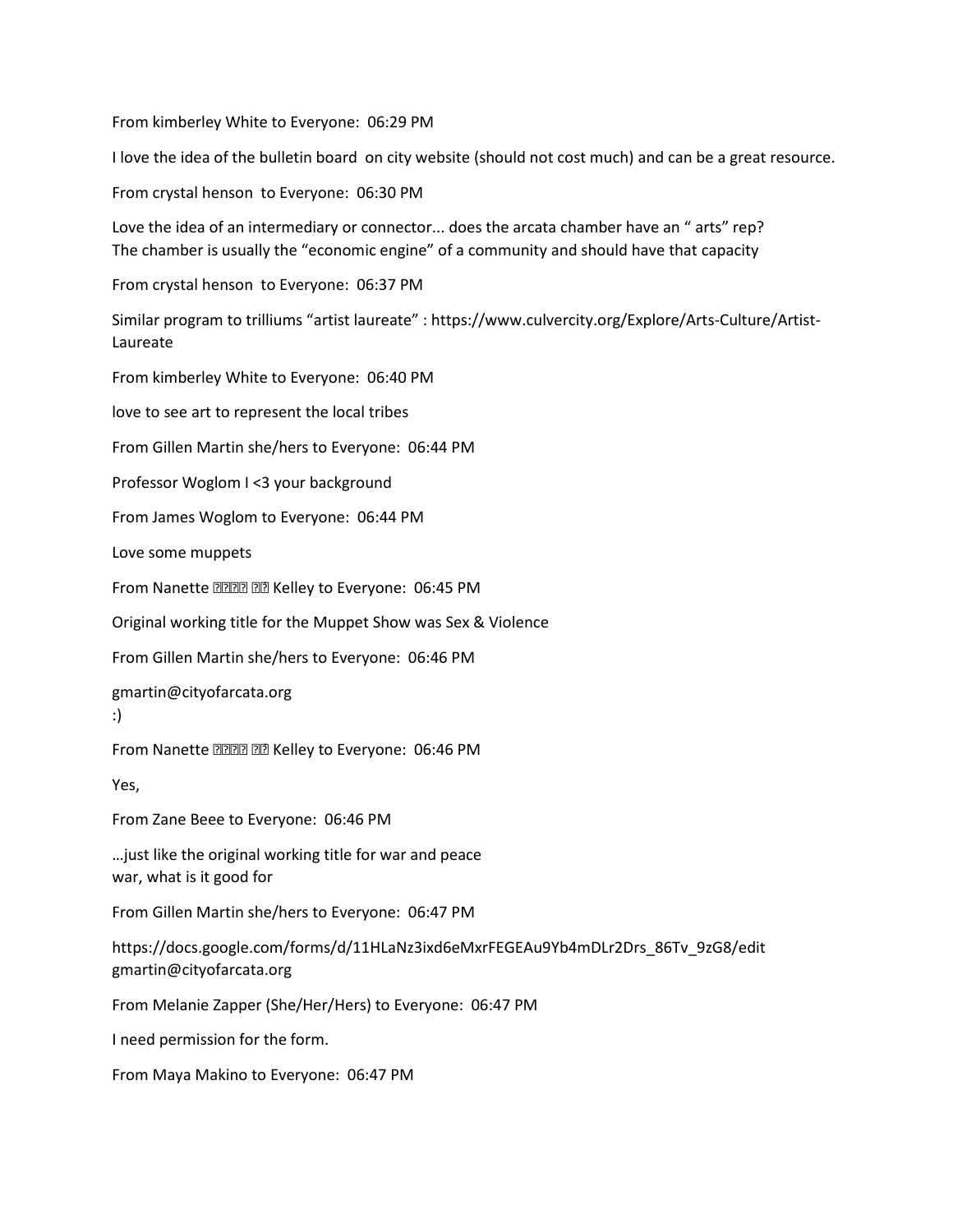Form is only available to people in your organization fyi From Calder Johnson to Everyone: 06:47 PM calder.johnson@gmail.com From Sarah to Everyone: 06:47 PM Sarah Arrigo: CirgonomicsOT@gmail.com From Melanie Schauwecker (she/her) to Everyone: 06:47 PM mshowercurtain@gmail.com From Cherie Newell to Everyone: 06:47 PM cherienewell55@gmail.com From Richard - EXIT Theatre to Everyone: 06:47 PM mail@theexit.org From kimberley White to Everyone: 06:47 PM kaw2@humboldt.edu From Nanette **anna and Kelley to Everyone: 06:48 PM** Nanette@inkpeople.org From Benjamin Goulart to Everyone: 06:48 PM Ben@waterfallguy.com From Marcos Hernandez (he/him/his) to Everyone: 06:48 PM Marcos.Hernandez@humboldt.edu From Lissie Rydz to Everyone: 06:48 PM Lissierydz@gmail.com From Gillen Martin she/hers to Everyone: 06:48 PM Form should be g2g now Sorry about that all! From crystal henson to Everyone: 06:48 PM creamerydistrictstorage@gmail.com From Melanie Zapper (She/Her/Hers) to Everyone: 06:49 PM mzapper@nohum.k12.ca.us From Melanie Schauwecker (she/her) to Everyone: 06:51 PM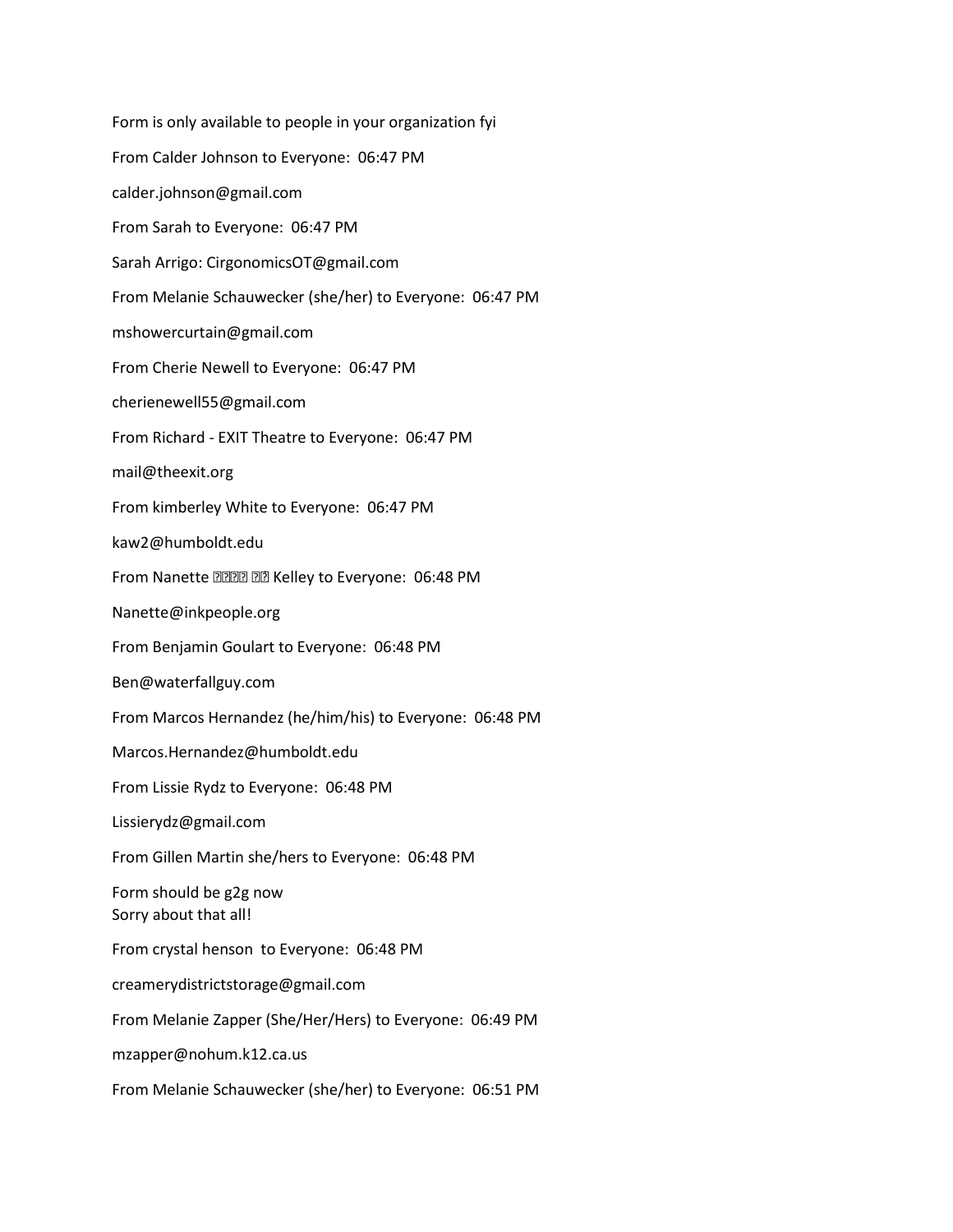Thanks for having us tonight From Gillen Martin she/hers to Everyone: 06:52 PM Thanks Melanie! From James Woglom to Everyone: 06:52 PM Elementary Specialist in every Arcata k-5 school! From kimberley White to Everyone: 06:53 PM is there access to this list somewhere? From Gillen Martin she/hers to Everyone: 06:53 PM gmartin@cityofarcata.org From kimberley White to Everyone: 06:54 PM perfect! From Daphne Osell (she/hers) to Everyone: 06:55 PM Atlanta had an incredible Art event called Flux. It was an evening of art that included GSU, artists, educators, performers… It was a huge hit. From Sarah to Everyone: 06:55 PM Flux has been an event in many cities. It's fluxprojects.org. I thought it was an Atlanta organization. Thanks all! capturing all of this From Sarah to Everyone: 06:57 PM Oh cool. Theres alot of art movements in the name of Flux. From Julie Fulkerson to Everyone: 06:57 PM This was a great session and thought I would stay for 30 minutes, but have to sign off. weird, but I have to sign on to a parking meeting in Eureka. Marfa, Texas (they have a massive foundation so not commensurate but might be similar in some ways) Birmingham's arts plan-Lisbon? Alex to get Grand Junction-California Arts Something Integration.

From David Loya - Arcata to Everyone: 05:22 PM

Not sure if you folks in the waiting room can see this, but we'll be right with you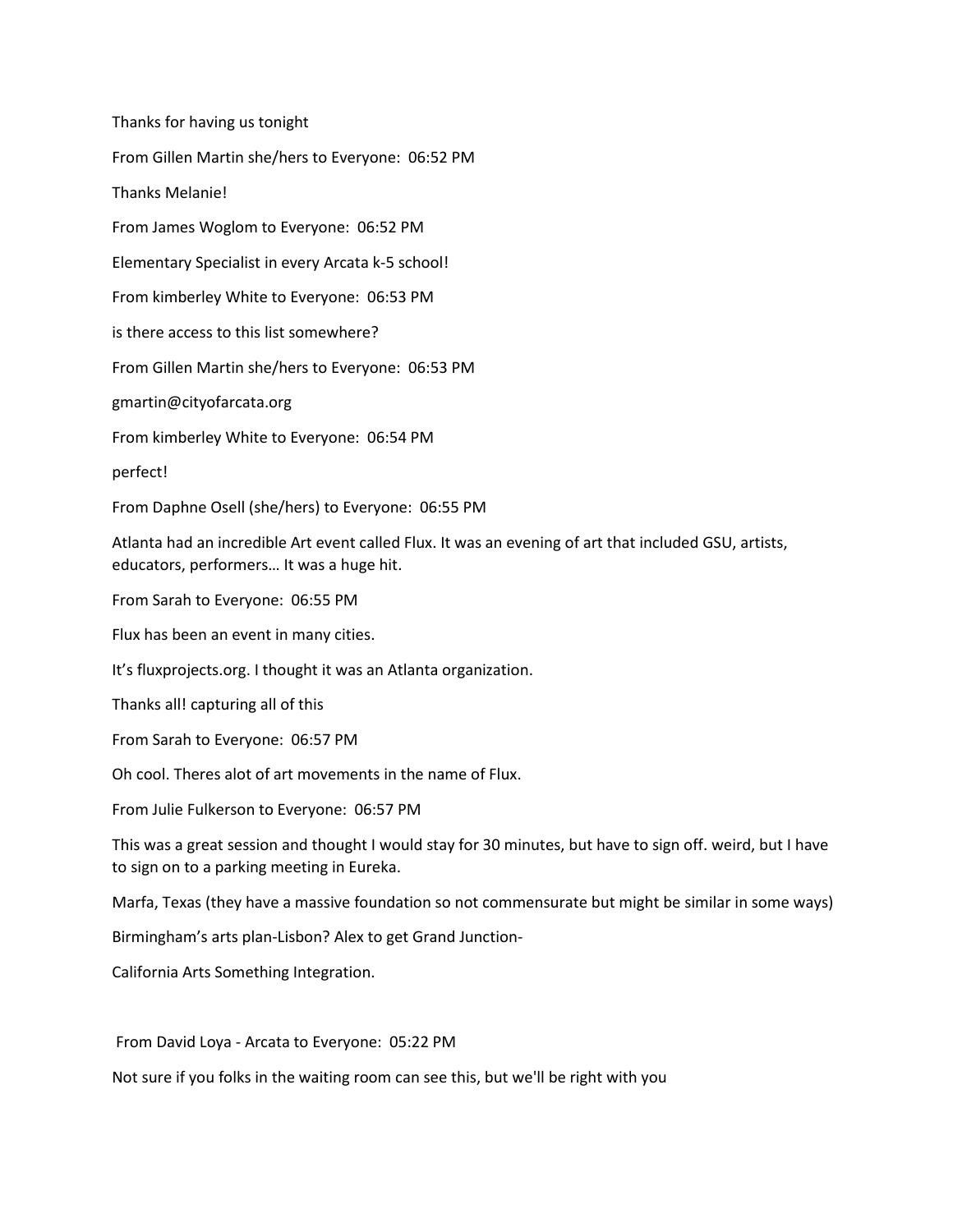| From David Loya - Arcata to Everyone: 05:30 PM                                                                                                                         |
|------------------------------------------------------------------------------------------------------------------------------------------------------------------------|
| sunshine!                                                                                                                                                              |
| From Delo Freitas-City of Arcata (she/her) to Everyone: 05:30 PM                                                                                                       |
| this meeting!                                                                                                                                                          |
| From Sondra Schwetman to Everyone: 05:30 PM                                                                                                                            |
| Helped students weld                                                                                                                                                   |
| From Joe Mateer - City of Arcata to Everyone: 05:30 PM                                                                                                                 |
| found a banjo fret                                                                                                                                                     |
| From Jackie Dandeneau she/her/hers to Everyone: 05:30 PM                                                                                                               |
| A good sandwhich                                                                                                                                                       |
| From Ken Hamik to Everyone: 05:31 PM                                                                                                                                   |
| Great turnout. Love the room.                                                                                                                                          |
| From Cherie Newell to Everyone: 05:31 PM                                                                                                                               |
| A walk by the ocean!                                                                                                                                                   |
| From Cora Dandeneau (She/Her) to Everyone: 05:31 PM                                                                                                                    |
| This is my first ever Zoom.                                                                                                                                            |
| From Cati Gallardo - City of Arcata - she/her to Everyone: 05:31 PM                                                                                                    |
| My irises started blooming!                                                                                                                                            |
| From Guzman, Susana to Everyone: 05:31 PM                                                                                                                              |
| Toyon Multilingual Journal, HSU's student-run lit mag, hosted an absolutely wonderful virtual release<br>today for their 67th issue. That was the highlight of my day. |
| From Maya Makino to Everyone: 05:32 PM                                                                                                                                 |
| I just got my passing EdTPA scored 10 minutes ago!!                                                                                                                    |
| From David Loya - Arcata to Everyone: 05:32 PM                                                                                                                         |
| whoo hoo!!                                                                                                                                                             |
| From Maya Makino to Everyone: 05:32 PM                                                                                                                                 |
| Thanks!!                                                                                                                                                               |
| From Melanie Schauwecker to Everyone: 05:37 PM                                                                                                                         |
| Thank you Laura!                                                                                                                                                       |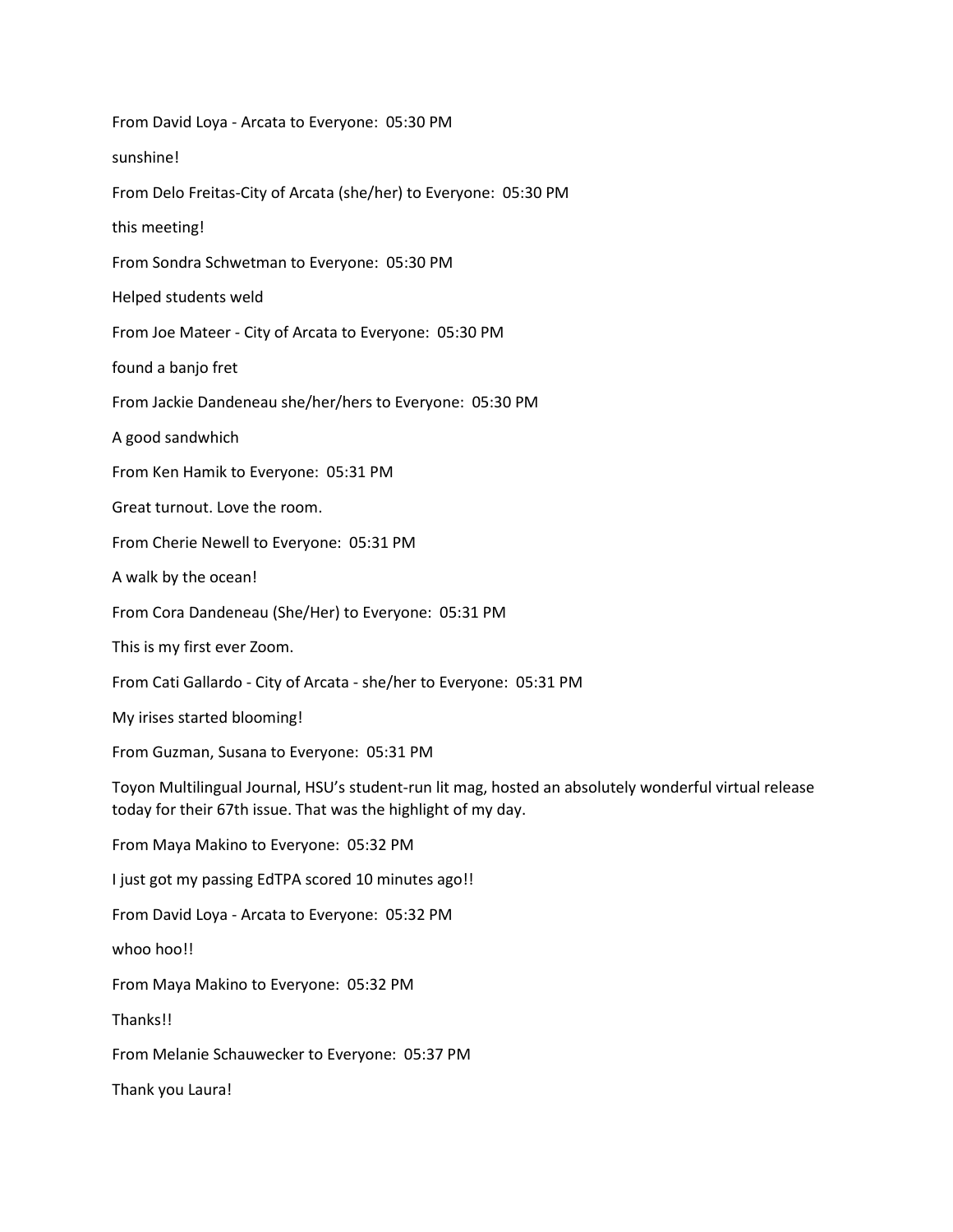From Cati Gallardo - City of Arcata - she/her to Everyone: 05:37 PM Thank you Laura! From Ken Hamik to Everyone: 05:38 PM TY, Laura! From Zane Beee to Everyone: 05:40 PM it dosent look like the meeting is being recorded. From Ken Hamik to Everyone: 05:40 PM Dave, you are surrounded by some powerful and upcoming leaders who are mostly women!  $\frac{1}{10}$ From Jennifer Dart-Arcata to Everyone: 05:40 PM Thank you Zane! From Julie Fulkerson to Everyone: 05:41 PM Jackie, you are the best! From Daphne Osell (she/hers) to Everyone: 05:42 PM Jackie, that was the best thing that's ever happened on a zoom meeting in my experience! From David Loya - Arcata to Everyone: 05:42 PM @Ken, right?! Amazing team here! From Ken Hamik to Everyone: 05:43 PM Always listen to Libby From Daphne Osell (she/hers) to Everyone: 05:49 PM I I'm confused! From David Loya - Arcata to Everyone: 05:49 PM sift.ly K%DZ K5DZ From David Loya - Arcata to Me: (Privately) 05:51 PM zoom in on the graphic please From kimberley White to Everyone: 05:52 PM can you enlarge the results? From James Woglom to Everyone: 06:22 PM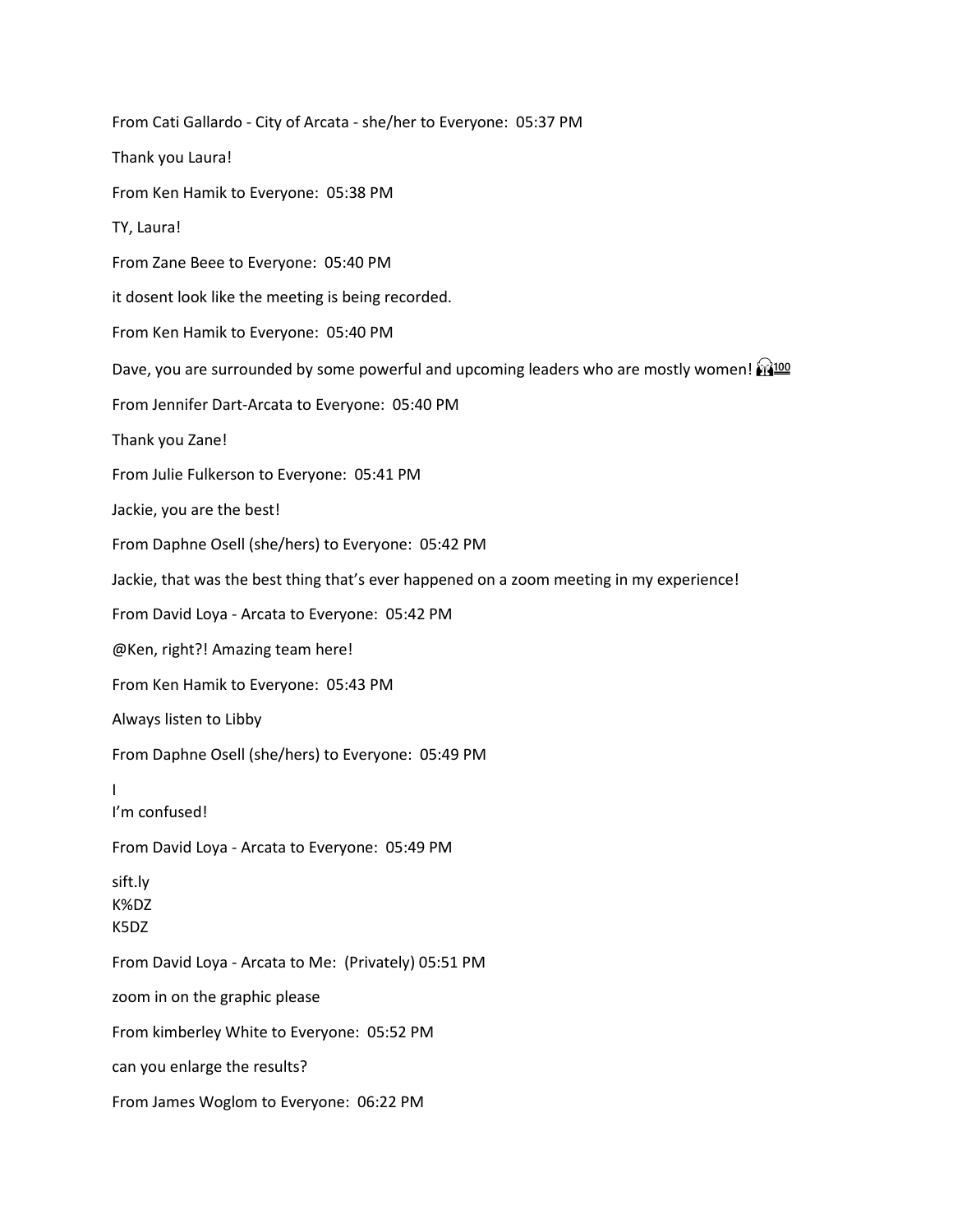jw2311@humboldt.edu

From Maya Makino to Everyone: 06:26 PM Very into the idea of more public art around the HSU-Arcata merging area. From James Woglom to Everyone: 06:27 PM y'all worked so hard on it It was really thoughtfully done From Maxwell Hawk to Everyone: 06:28 PM definitely busy at the Playhouse! From kimberley White to Everyone: 06:29 PM I love the idea of the bulletin board on city website (should not cost much) and can be a great resource. From crystal henson to Everyone: 06:30 PM Love the idea of an intermediary or connector... does the arcata chamber have an " arts" rep? The chamber is usually the "economic engine" of a community and should have that capacity From crystal henson to Everyone: 06:37 PM Similar program to trilliums "artist laureate" : https://www.culvercity.org/Explore/Arts-Culture/Artist-Laureate From kimberley White to Everyone: 06:40 PM love to see art to represent the local tribes From Gillen Martin she/hers to Everyone: 06:44 PM Professor Woglom I <3 your background From James Woglom to Everyone: 06:44 PM Love some muppets From Nanette **anna and Kelley to Everyone: 06:45 PM** Original working title for the Muppet Show was Sex & Violence From Gillen Martin she/hers to Everyone: 06:46 PM gmartin@cityofarcata.org :) From Nanette **alled** all Kelley to Everyone: 06:46 PM Yes, From Zane Beee to Everyone: 06:46 PM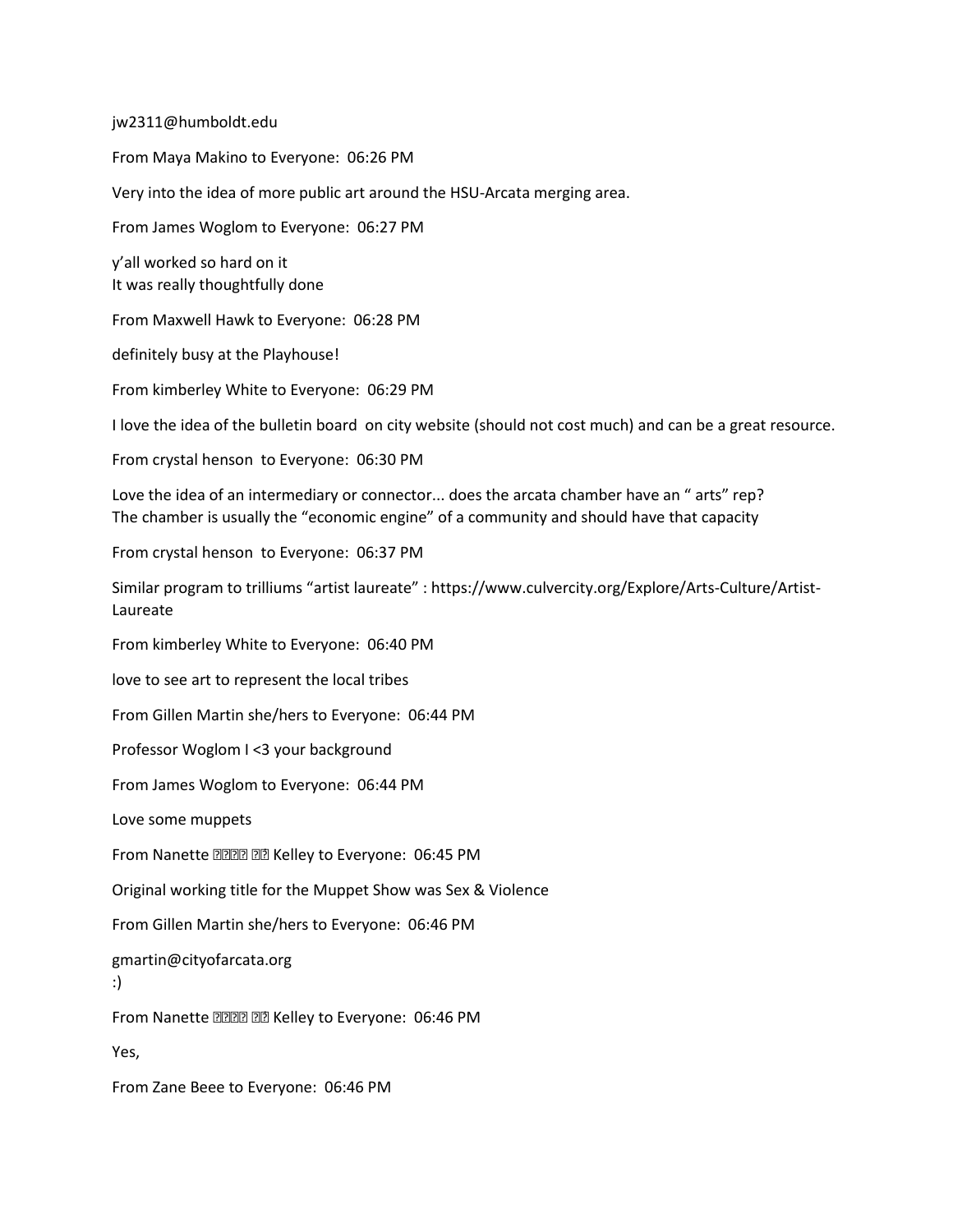…just like the original working title for war and peace war, what is it good for

From Gillen Martin she/hers to Everyone: 06:47 PM

https://docs.google.com/forms/d/11HLaNz3ixd6eMxrFEGEAu9Yb4mDLr2Drs\_86Tv\_9zG8/edit gmartin@cityofarcata.org

From Melanie Zapper (She/Her/Hers) to Everyone: 06:47 PM

I need permission for the form.

From Maya Makino to Everyone: 06:47 PM

Form is only available to people in your organization fyi

From Calder Johnson to Everyone: 06:47 PM

calder.johnson@gmail.com

From Sarah to Everyone: 06:47 PM

Sarah Arrigo: CirgonomicsOT@gmail.com

From Melanie Schauwecker (she/her) to Everyone: 06:47 PM

mshowercurtain@gmail.com

From Cherie Newell to Everyone: 06:47 PM

cherienewell55@gmail.com

From Richard - EXIT Theatre to Everyone: 06:47 PM

mail@theexit.org

From kimberley White to Everyone: 06:47 PM

kaw2@humboldt.edu

From Nanette **ZZZZ ZZZ** Kelley to Everyone: 06:48 PM

Nanette@inkpeople.org

From Benjamin Goulart to Everyone: 06:48 PM

Ben@waterfallguy.com

From Marcos Hernandez (he/him/his) to Everyone: 06:48 PM

Marcos.Hernandez@humboldt.edu

From Lissie Rydz to Everyone: 06:48 PM

Lissierydz@gmail.com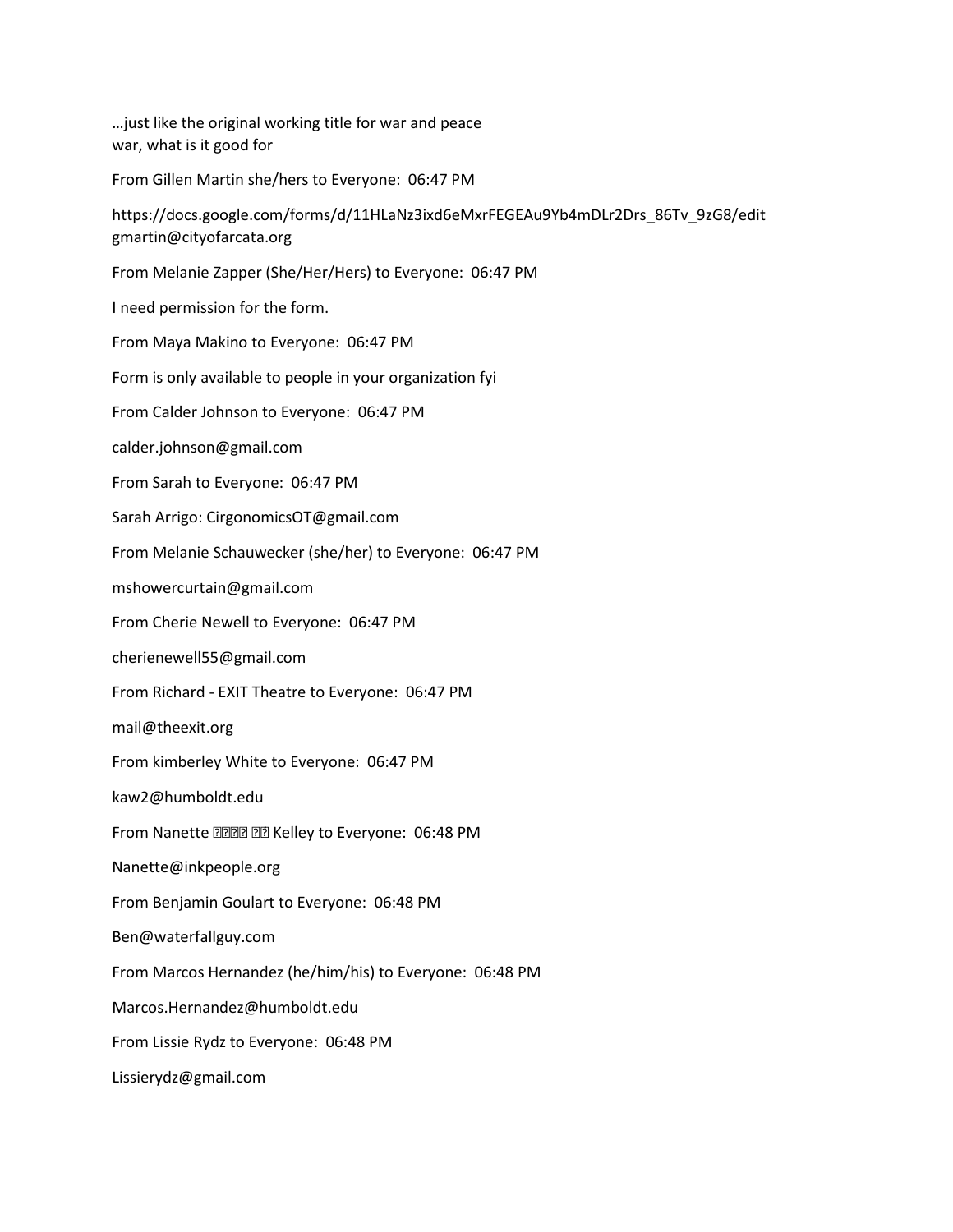From Gillen Martin she/hers to Everyone: 06:48 PM Form should be g2g now Sorry about that all! From crystal henson to Everyone: 06:48 PM creamerydistrictstorage@gmail.com From Melanie Zapper (She/Her/Hers) to Everyone: 06:49 PM mzapper@nohum.k12.ca.us From Melanie Schauwecker (she/her) to Everyone: 06:51 PM Thanks for having us tonight From Gillen Martin she/hers to Everyone: 06:52 PM Thanks Melanie! From James Woglom to Everyone: 06:52 PM Elementary Specialist in every Arcata k-5 school! From kimberley White to Everyone: 06:53 PM is there access to this list somewhere? From Gillen Martin she/hers to Everyone: 06:53 PM gmartin@cityofarcata.org From kimberley White to Everyone: 06:54 PM perfect! From Daphne Osell (she/hers) to Everyone: 06:55 PM Atlanta had an incredible Art event called Flux. It was an evening of art that included GSU, artists, educators, performers… It was a huge hit. From Sarah to Everyone: 06:55 PM Flux has been an event in many cities. From Daphne Osell (she/hers) to Everyone: 06:56 PM I did not know that! From Sarah to Everyone: 06:56 PM Yup! It may be based on the Fluxus movement. From James Woglom to Everyone: 06:57 PM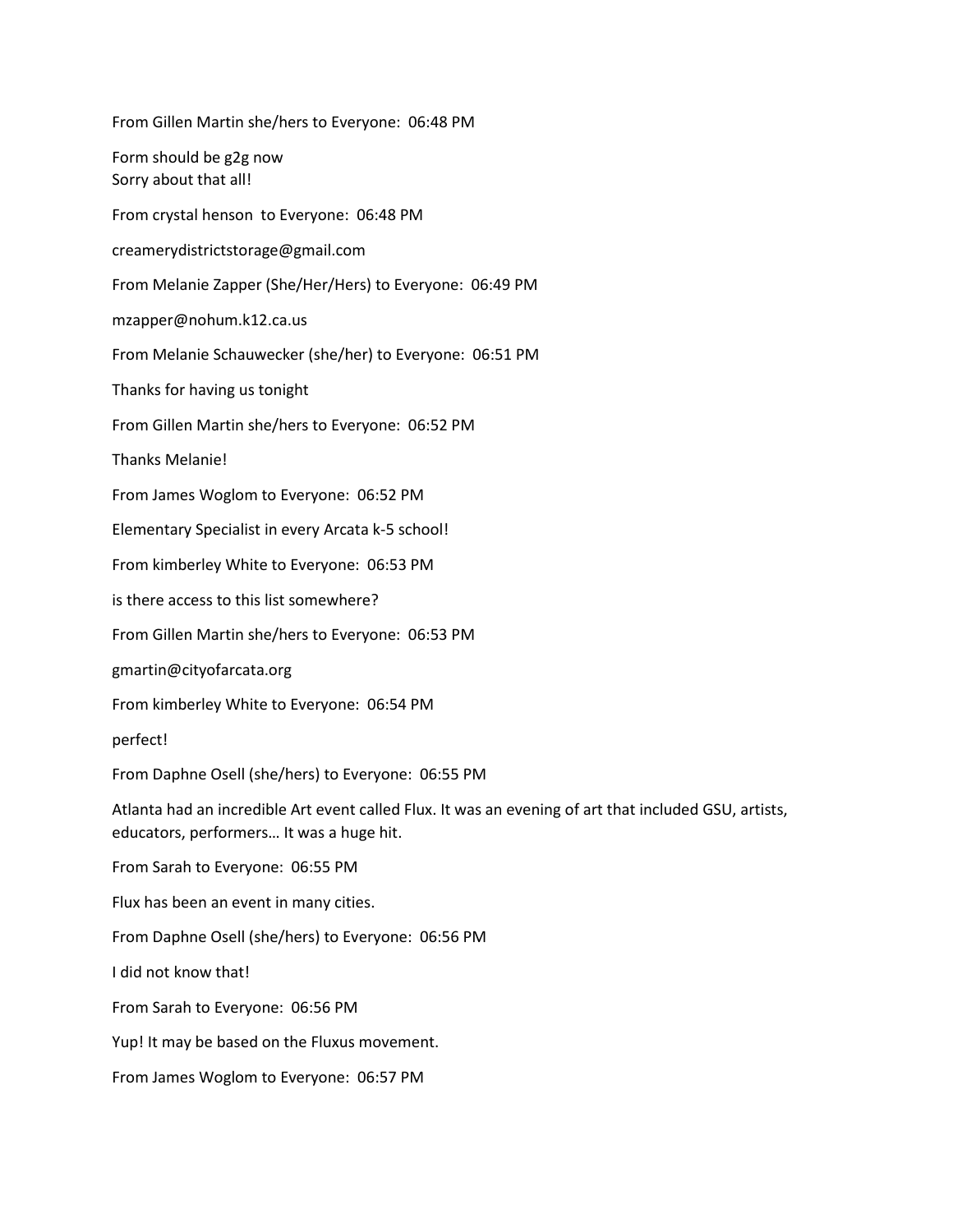maybe checking some arty rural towns like Asheville, NC From Daphne Osell (she/hers) to Everyone: 06:57 PM It's fluxprojects.org. I thought it was an Atlanta organization. From Gillen Martin she/hers to Everyone: 06:57 PM Thanks all! capturing all of this From Sarah to Everyone: 06:57 PM Oh cool. Theres alot of art movements in the name of Flux. From Julie Fulkerson to Everyone: 06:57 PM This was a great session and thought I would stay for 30 minutes, but have to sign off. weird, but I have to sign on to a parking meeting in Eureka. From James Woglom to Everyone: 06:58 PM Marfa, Texas (they have a massive foundation so not commensurate but might be similar in some ways) From David Loya - Arcata to Everyone: 06:58 PM thanks, Julie! From Cherie Newell to Everyone: 07:00 PM Thanks for all the info! From David Loya - Arcata to Everyone: 07:00 PM thank you, Cherie! From Maya Makino to Everyone: 07:02 PM Thanks everyone!!! From crystal henson to Everyone: 07:02 PM Many thanks. Have a good evening From kimberley White to Everyone: 07:02 PM thank you! From Marcos Hernandez (he/him/his) to Everyone: 07:02 PM Thank you for inviting me to this conversation. Nice meeting everyone! From laura muñoz she/ella to Everyone: 07:03 PM Gracias! From Jackie Dandeneau she/her/hers to Everyone: 07:06 PM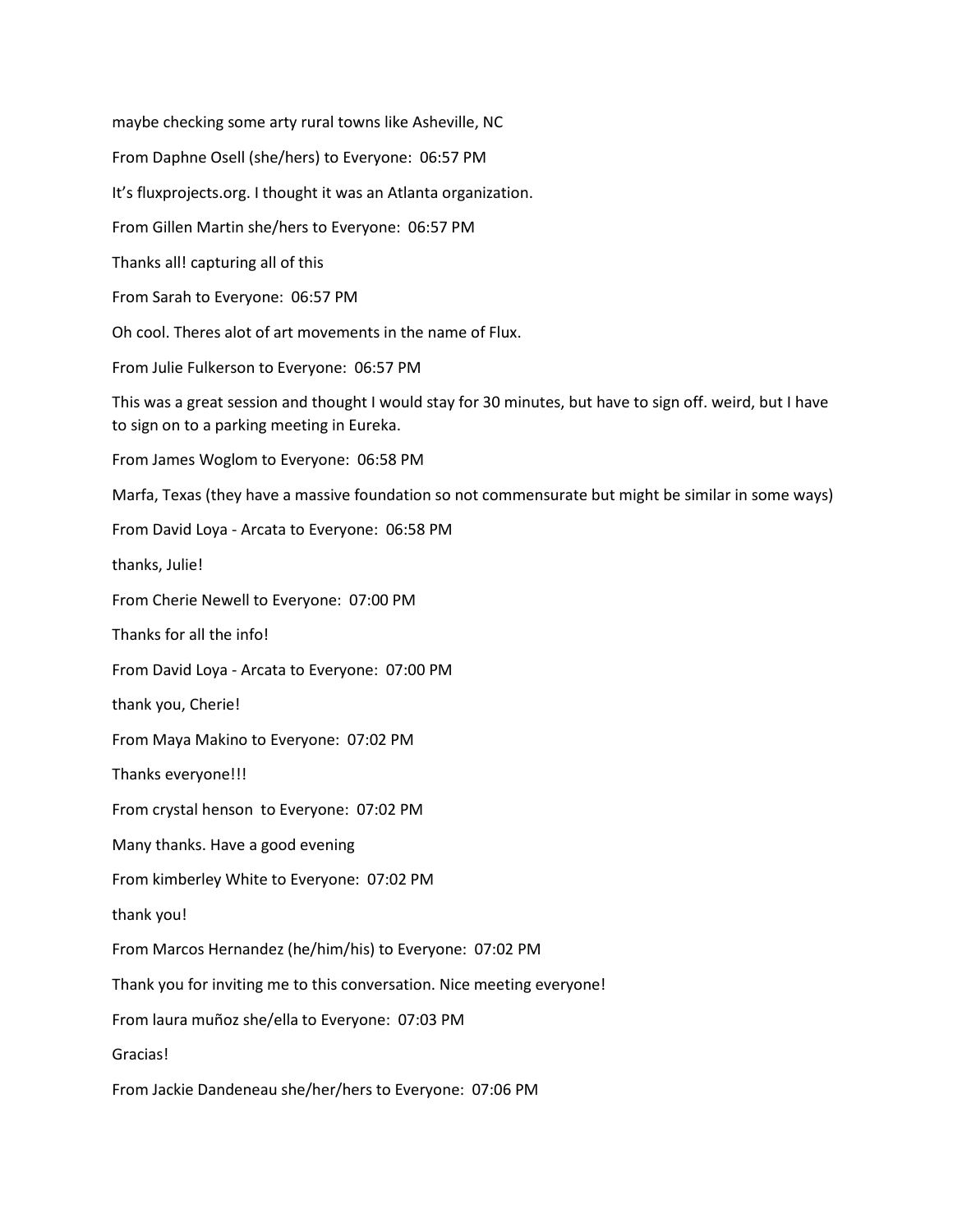### [jackied@arcataplayhouse.org](mailto:jackied@arcataplayhouse.org)

From Benjamin Goulart to Everyone: 07:06 PM

I have a paint a mural day video with kids on my site : Mural-Man.com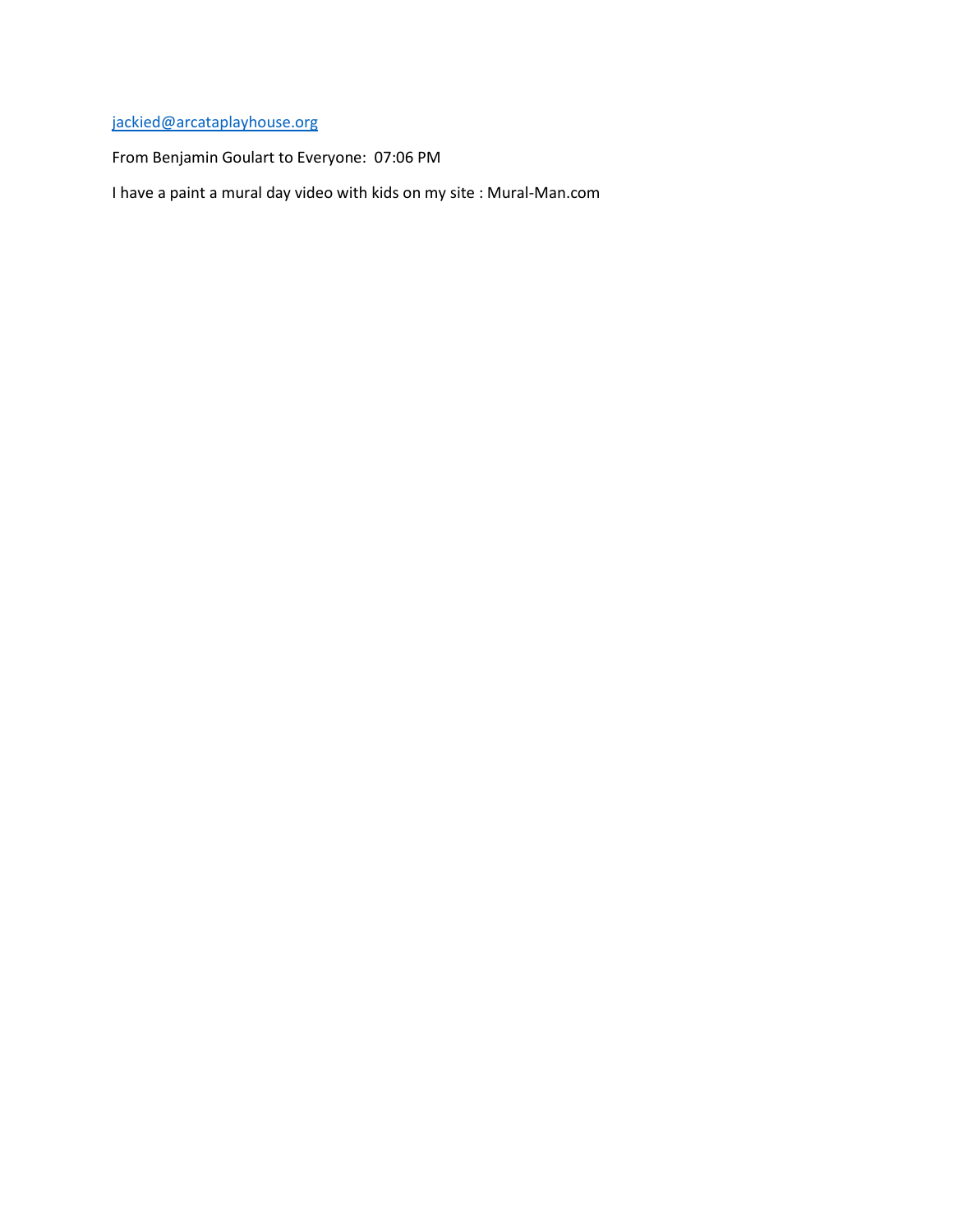

![](_page_25_Figure_3.jpeg)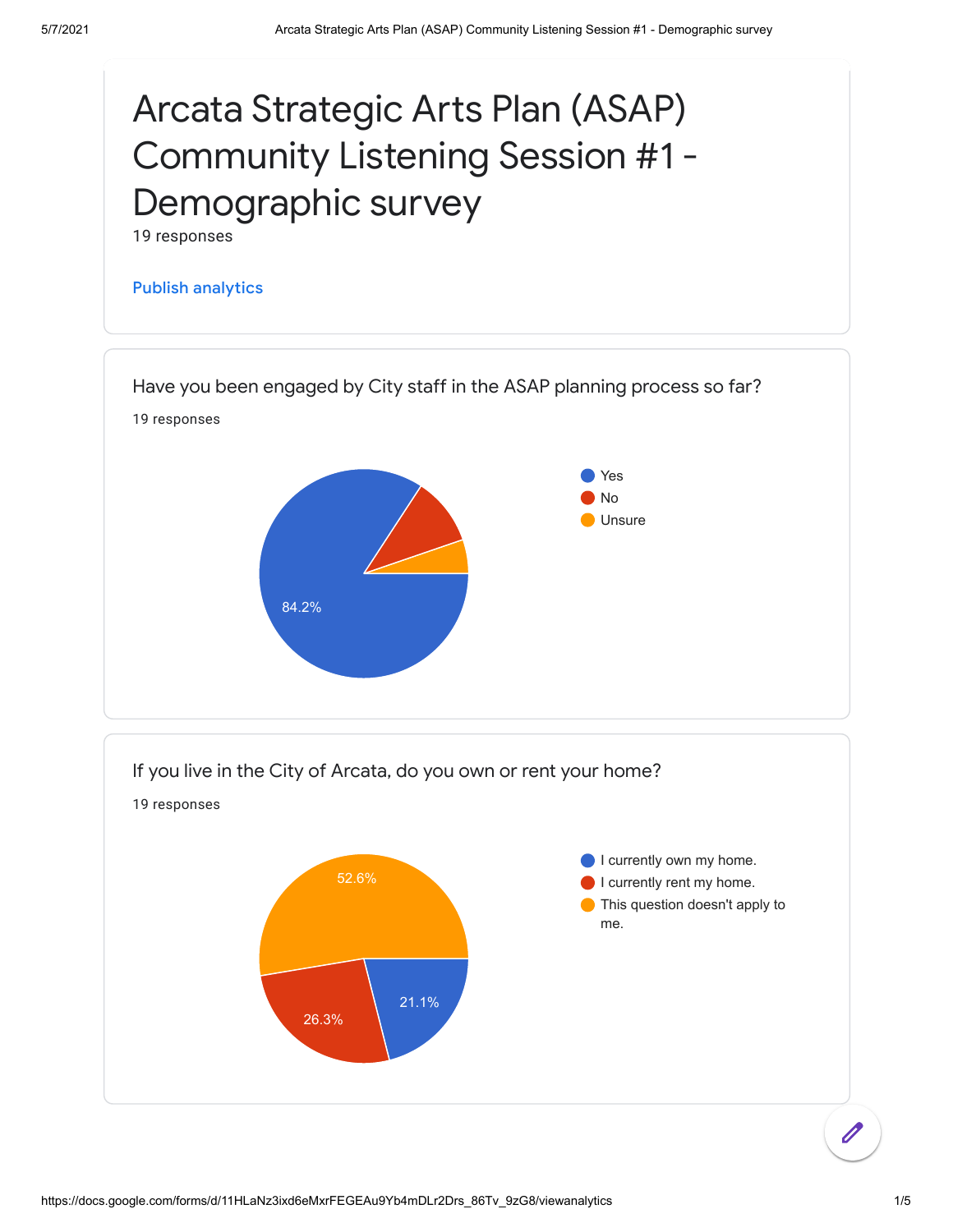![](_page_26_Figure_2.jpeg)

![](_page_26_Figure_3.jpeg)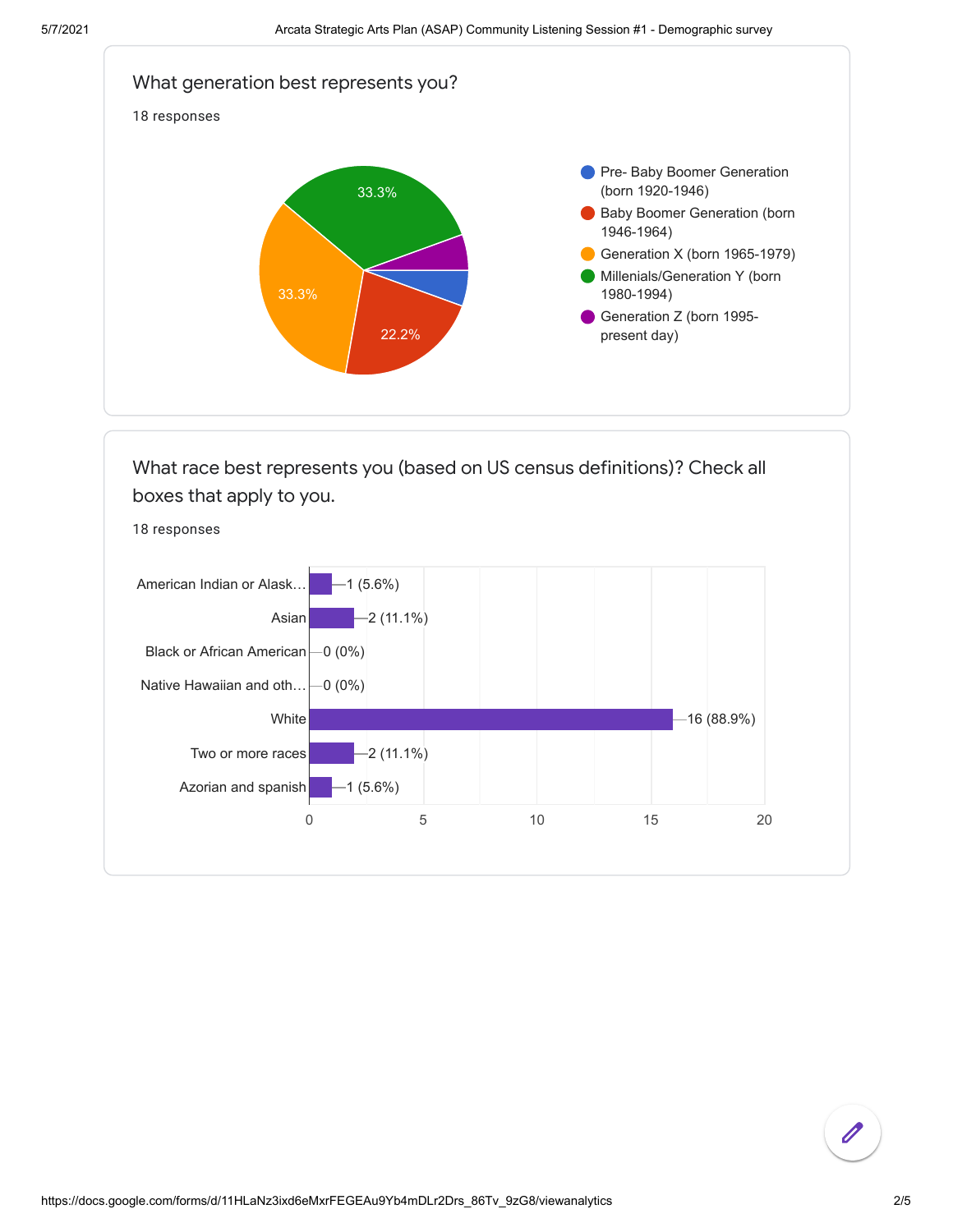![](_page_27_Figure_2.jpeg)

![](_page_27_Figure_3.jpeg)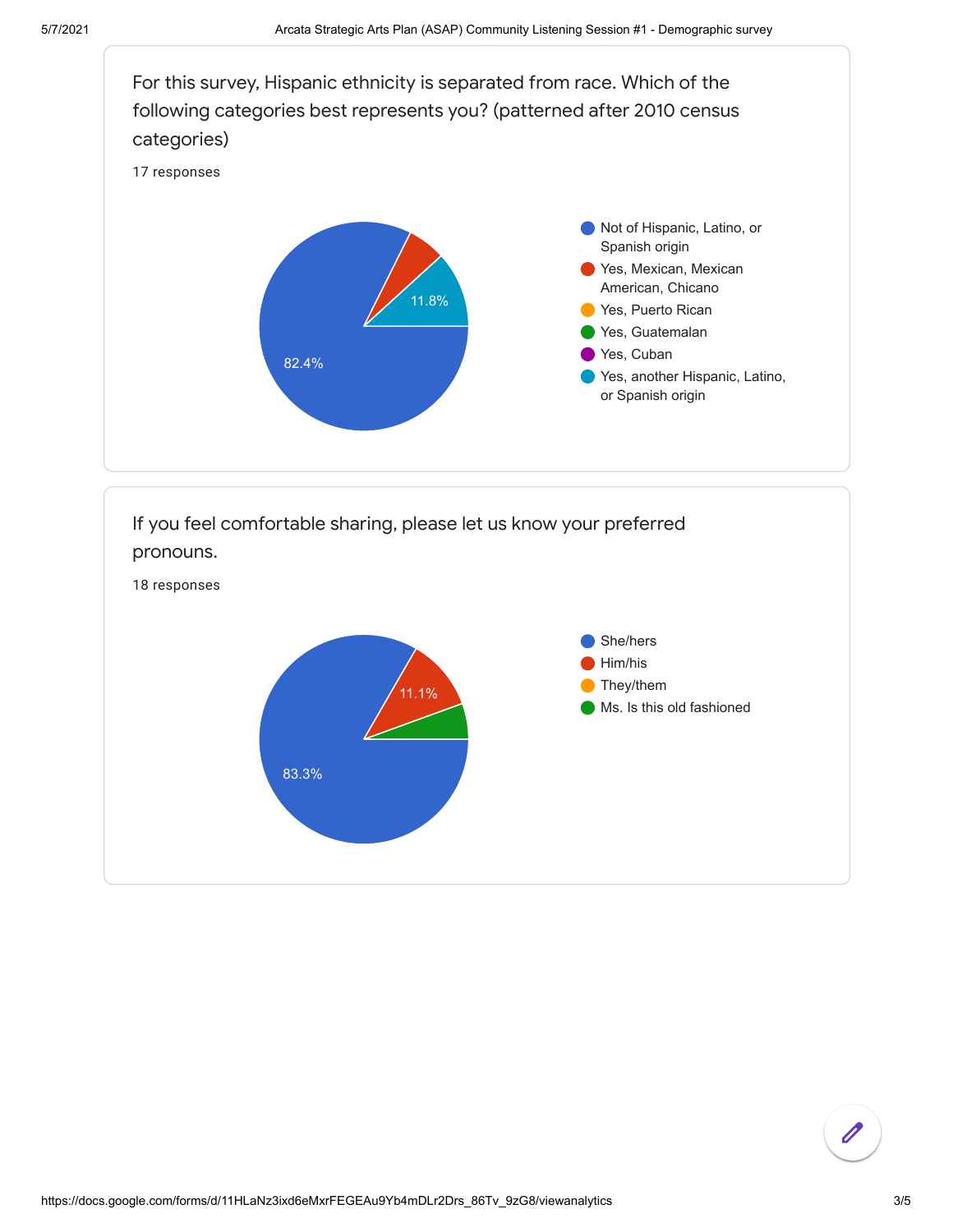![](_page_28_Figure_2.jpeg)